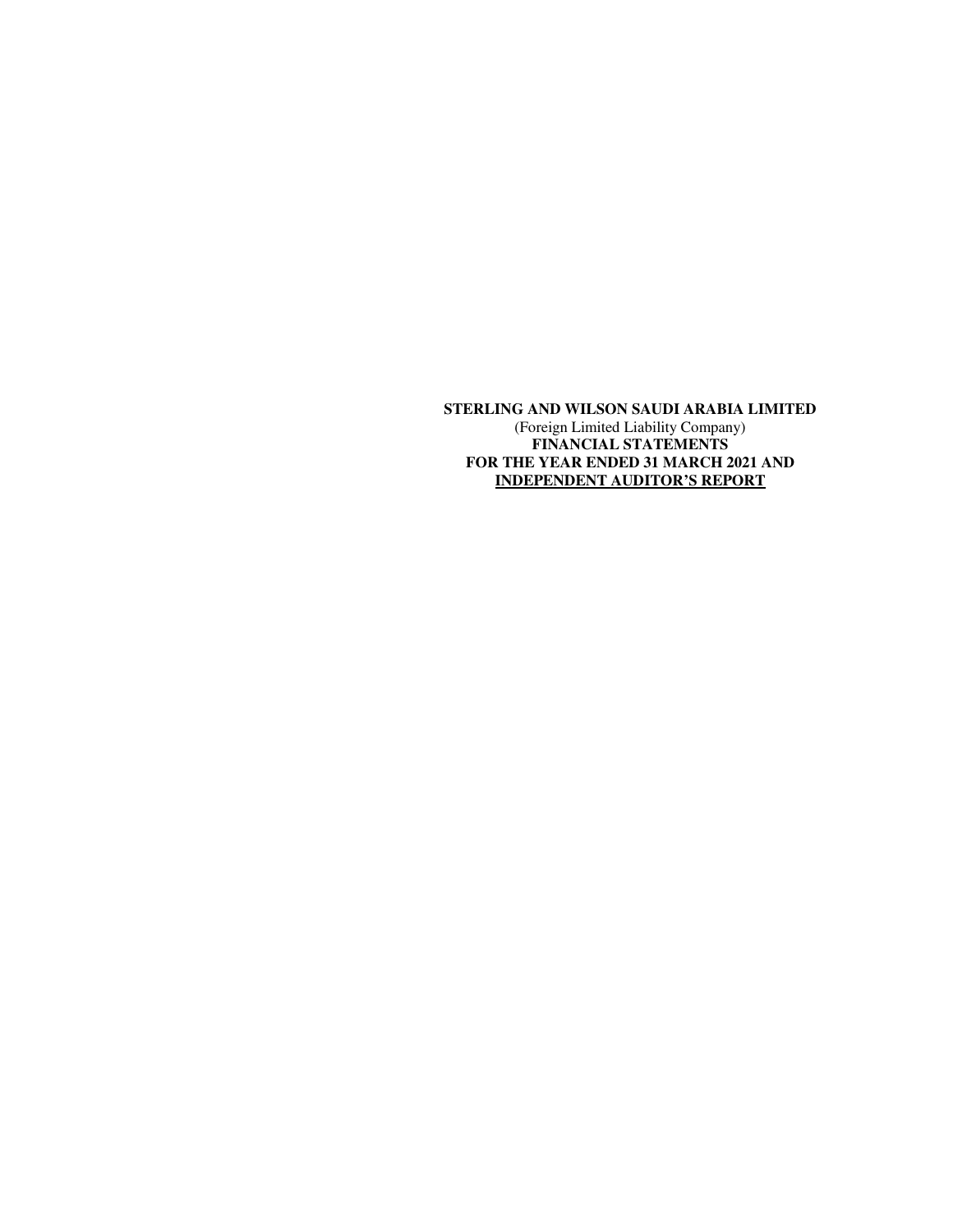# **STERLING AND WILSON SAUDI ARABIA LIMITED** (Foreign Limited Liability Company) **FINANCIAL STATEMENTS**

# **TABLE OF CONTENTS**

|                                                            | Page     |
|------------------------------------------------------------|----------|
| Independent auditor's report                               | $2 - 3$  |
| Statement of financial position                            | 4        |
| Statement of profit or loss and other comprehensive income | 5        |
| Statement of changes in equity                             | 6        |
| Statement of cash flows                                    |          |
| Notes to the financial statements                          | $8 - 21$ |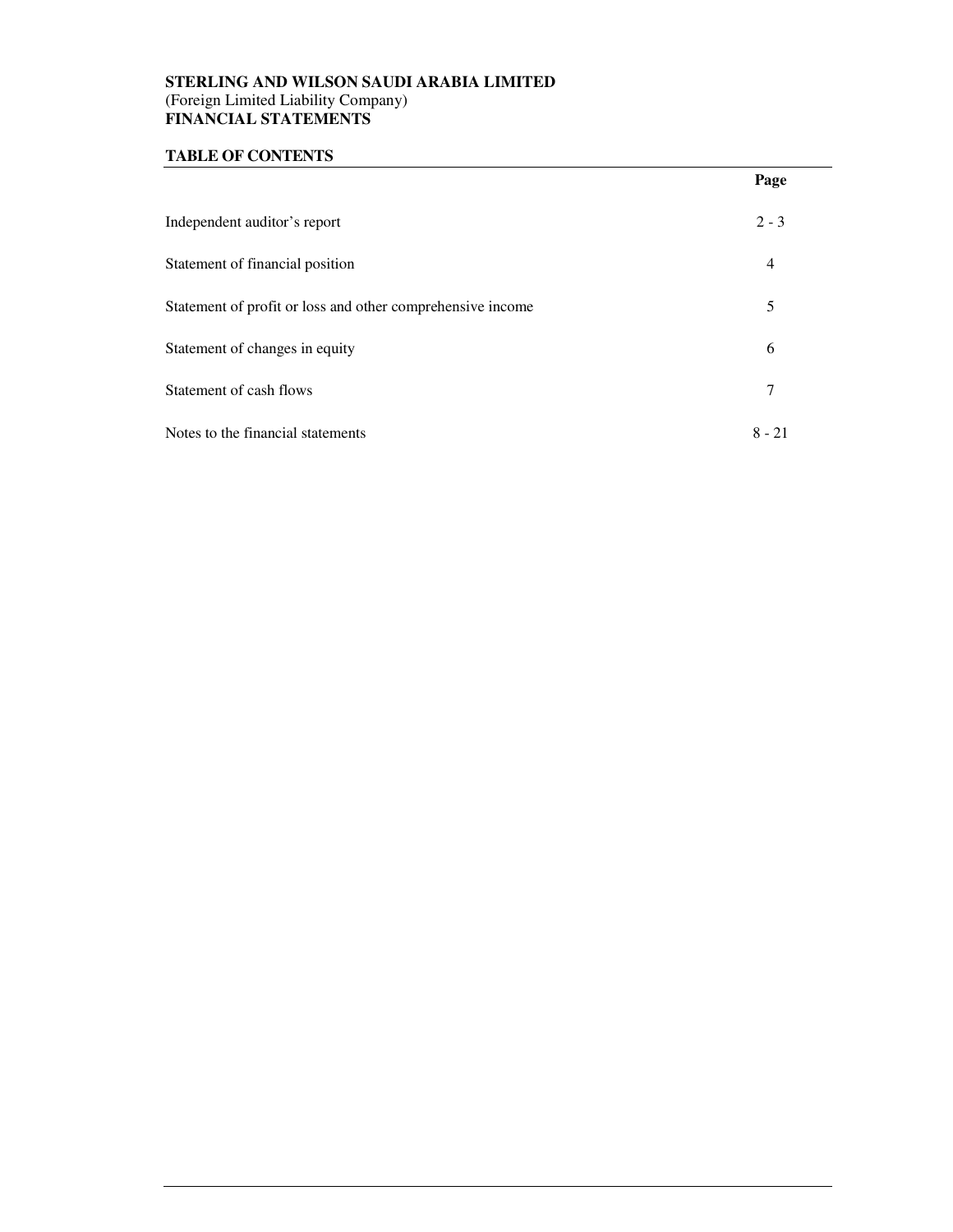

الدكتور محمد الـعمري وشركاه <mark>DC</mark><br>Dr. Mohamed Al-Amri & Co.

# **INDEPENDENT AUDITOR'S REPORT**

To the Shareholders of Sterling and Wilson Saudi Arabia Limited (Foreign Limited Liability Company)

#### Report on the Audit of the Financial Statements

#### Opinion

We have audited the financial statements of Sterling and Wilson Saudi Arabia Limited, a Foreign Limited Liability Company (the "Company") which comprise the statement of financial position as at 31 March 2021. and the statement of profit or loss and other comprehensive income, statement of changes in equity and statement of cash flows for the year then ended, and notes to the financial statements, including a summary of significant accounting policies.

In our opinion, the accompanying financial statements present fairly, in all material respects, the financial position of the Company as at 31 March 2021, and its financial performance and its cash flows for the year then ended in accordance with International Financial Reporting Standards ("IFRS") that are endorsed in the Kingdom of Saudi Arabia and other standards and pronouncements endorsed by the Saudi Organization for Chartered and Professional Accountants ("SOCPA").

#### **Basis for Opinion**

We conducted our audit in accordance with International Standards on Auditing (ISAs) that are endorsed in the Kingdom of Saudi Arabia. Our responsibilities under those standards are further described in the Auditor's Responsibilities for the Audit of the Financial Statements section of our report. We are independent of the Company in accordance with the professional code of conduct and ethics that are endorsed in the Kingdom of Saudi Arabia that are relevant to our audit of the Company's financial statements and we have fulfilled our ethical responsibilities in accordance with these requirements. We believe that the audit evidence we have obtained is sufficient and appropriate to provide a basis for our opinion.

#### **Material Uncertainty Related to Going Concern**

We draw attention to note 4.2 in the financial statements, which indicates that the Company incurred a net loss of SR 421,656 during the year ended 31 March 2021 and, as of that date, the Companny's current liabilities exceed the total assets by SR 725,931. As stated in Note 4.2, these events or conditions, along with other matters set forth in Note 4.2, indicate that a material material uncertainty exists that may cast significant doubt about the Company's ability to continue as a going concern. Our opinion is not modified in respect of this matter.

#### Responsibilities of Management and Those Charged With Governance ("TCWG") for the Financial **Statements**

Management is responsible for the preparation and fair presentation of the financial statements in accordance with IFRS that are endorsed in the Kingdom of Saudi Arabia and other standards and pronouncements endorsed by SOCPA and Regulations for Companies and the Company's Articles of Association and for such internal control as management determines is necessary to enable the preparation of financial statements that are free from material misstatement, whether due to fraud or error.

In preparing the financial statements, management is responsible for assessing the Company's ability to continue as a going concern, disclosing, as applicable, matters related to going concern and using the going concern basis of accounting unless management either intends to liquidate the Company or to cease operations, or has no realistic alternative but to do so.

Those charged with governance, in particular the shareholders, are responsible for overseeing the Company's financial reporting process.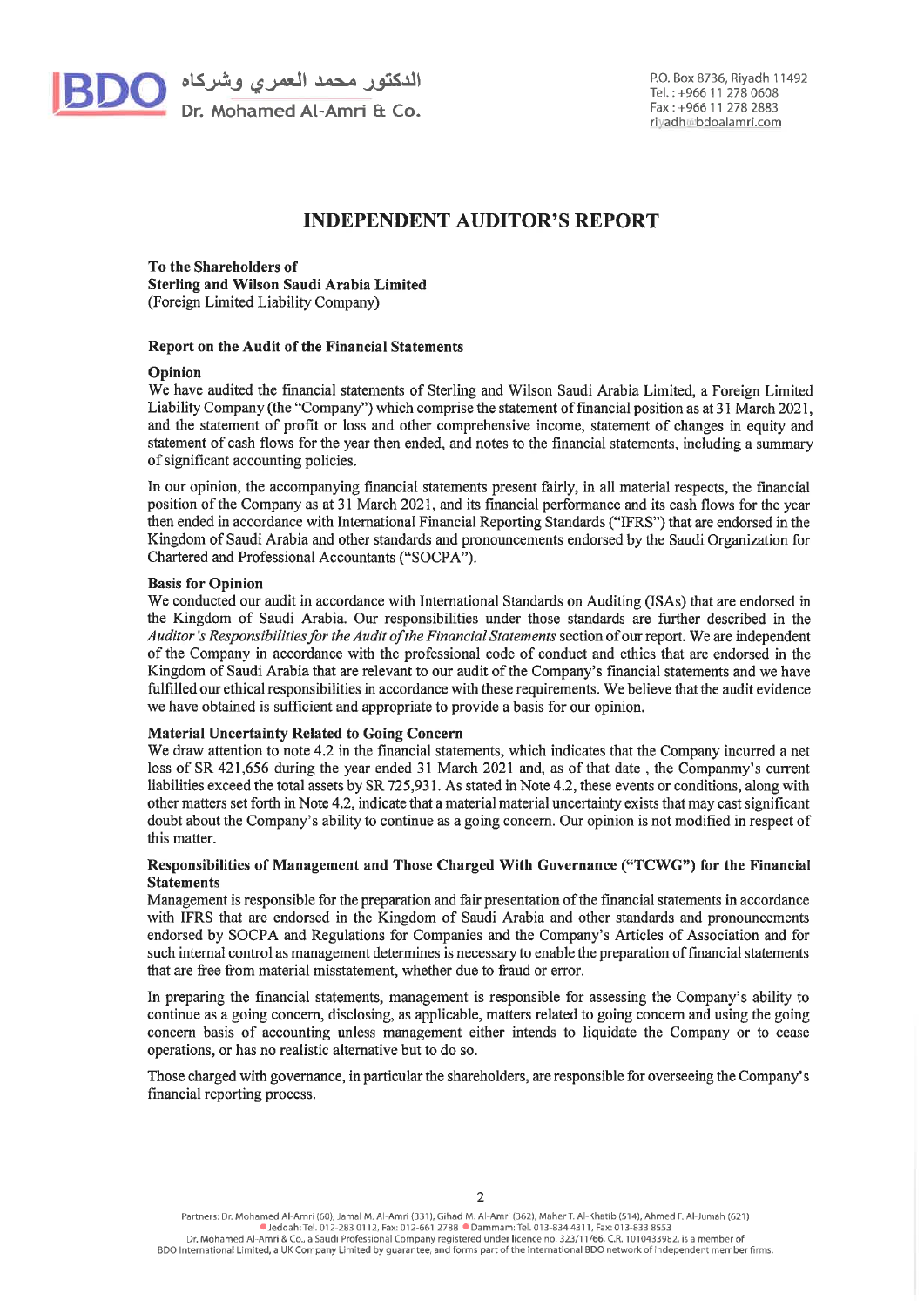

P.O. Box 8736, Riyadh 11492 Tel.: +966 11 278 0608 Fax: +966 11 278 2883 ri adh bdoalamri.com

#### Auditor's Responsibilities for the Audit of the Financial Statements

Our objectives are to obtain reasonable assurance about whether the financial statements as a whole are free from material misstatement, whether due to fraud or error, and to issue an auditor's report that includes our opinion. Reasonable assurance is a high level of assurance, but is not a guarantee that an audit conducted in accordance with ISAs that are endorsed in Kingdom of Saudi Arabia will always detect a material misstatement when it exists.

Misstatements can arise from fraud or error and are considered material if, individually or in the aggregate, they could reasonably be expected to influence the economic decisions of users taken on the basis of these financial statements.

As part of an audit in accordance with ISAs that are endorsed in the Kingdom of Saudi Arabia, we exercise professional judgment and maintain professional skepticism throughout the audit. We also:

- Identify and assess the risks of material misstatement of the financial statements, whether due to fraud or error, design and perform audit procedures responsive to those risks, and obtain audit evidence that is sufficient and appropriate to provide a basis for our opinion. The risk of not detecting a material misstatement resulting from fraud is higher than for one resulting from error, as fraud may involve collusion, forgery, intentional omissions, misrepresentations, or the override of internal control.
- Obtain an understanding of internal control relevant to the audit in order to design audit procedures that are appropriate in the circumstances, but not for the purpose of expressing an opinion on the effectiveness of the internal control.
- Evaluate the appropriateness of accounting policies used and the reasonableness of accounting estimates and related disclosures made by management.
- Conclude on the appropriateness of management's use of the going concern basis of accounting and, based on the audit evidence obtained, whether a material uncertainty exists related to events or conditions that may cast significant doubt on the Company's ability to continue as a going concern. If we conclude that a material uncertainty exists, we are required to draw attention in our auditor's report to the related disclosures in the financial statements or, if such disclosures are inadequate, to modify our opinion. Our conclusions are based on the audit evidence obtained up to the date of our auditor's report. However, future events or conditions may cause the Company to cease to continue as a going concern.
- Evaluate the overall presentation, structure and content of the financial statements, including the disclosures, and whether the financial statements represent the underlying transactions and events in a manner that achieves fair presentation.

We communicate with those charged with governance regarding, among other matters, the planned scope and timing of the audit and significant audit findings, including any significant deficiencies in internal control that we identify during our audit.

#### Report on other legal and regulatory requirements

As at 31 March 2021, the Company's accumulated losses exceeded 50% of its share capital. The Shareholders have resolved to continue with the operations and provide financial support to the Company to meet its obligations as and when required, as stipulated in the Regulations for Companies, however, as at the date of this report, the resolution has not been published.

For Dr. Mohamed Al-Amri & Co.

Ahmed Al-Jumah

Certified Public Accountant Registration No. 621

Riyadh, 5 Dhul- Hijjah 1442 (H) Corresponding to: 15 July 2021 (G)



3

Partners: Dr. Mohamed Al-Amri (60), Jamal M. Al-Amri (331), Gihad M. Al-Amri (362), Maher T. Al-Khatlb (514), Ahmed F. Al-Jumah (621)<br>Deddah: Tel, 012-283 0112, Fax: 012-661 2788 © Dammam: Tel. 013-834 4311, Fax: 013-833 8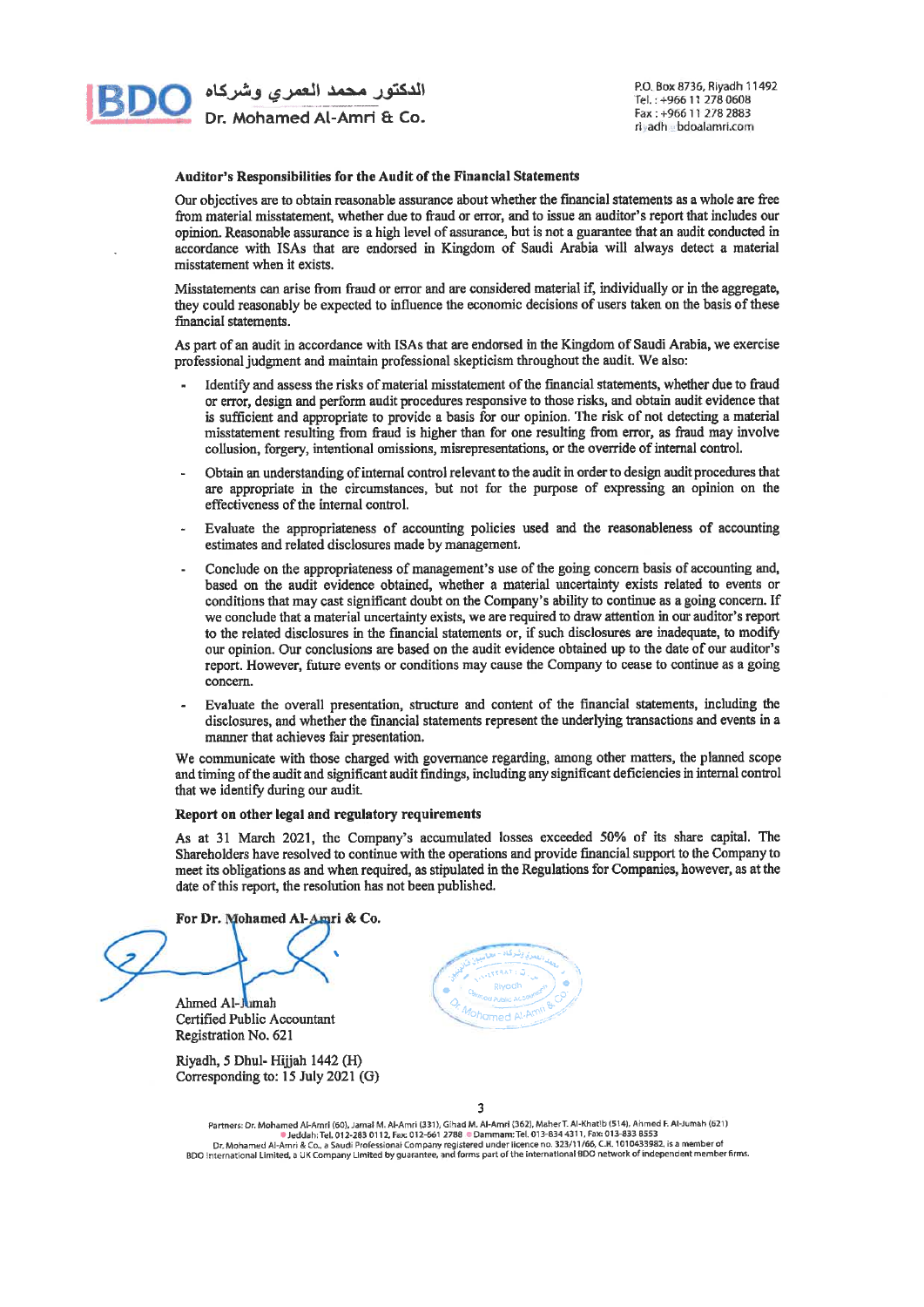(Foreign Limited Liability Company)

# **STATEMENT OF FINANCIAL POSITION AS AT 31 MARCH 2021**

|                                        | <b>Note</b> | 31 March<br>2021 | 31 March<br>2020 |
|----------------------------------------|-------------|------------------|------------------|
| <b>ASSETS</b>                          |             |                  |                  |
| <b>Current assets</b>                  |             |                  |                  |
| Cash and cash equivalents              | 7           | 6,972            | 1,025,000        |
| Prepayments                            |             | 12,034           |                  |
| <b>TOTAL ASSETS</b>                    |             | 19,006           | 1,025,000        |
| <b>LIABILITIES AND EQUITY</b>          |             |                  |                  |
| <b>LIABILITIES</b>                     |             |                  |                  |
| <b>Current liabilities</b>             |             |                  |                  |
| Due to a related party                 | 8           | 652,837          | 1,255,057        |
| Accrued expenses and other liabilities | 9           | 92,100           | 77,304           |
|                                        |             | 744,937          | 1,332,361        |
| <b>Non-current liabilities</b>         |             |                  |                  |
| Employees' end of service benefits     | 10          | 6,832            | 18,144           |
| <b>TOTAL LIABILITIES</b>               |             | 751,769          | 1,350,505        |
| <b>EQUITY</b>                          |             |                  |                  |
| Share capital                          | 11          | 1,000,000        | 1,000,000        |
| <b>Accumulated losses</b>              |             | (1,732,763)      | (1,325,505)      |
| <b>TOTAL EQUITY</b>                    |             | (732, 763)       | (325,505)        |
| <b>TOTAL LIABILITIES AND EQUITY</b>    |             | 19,006           | 1,025,000        |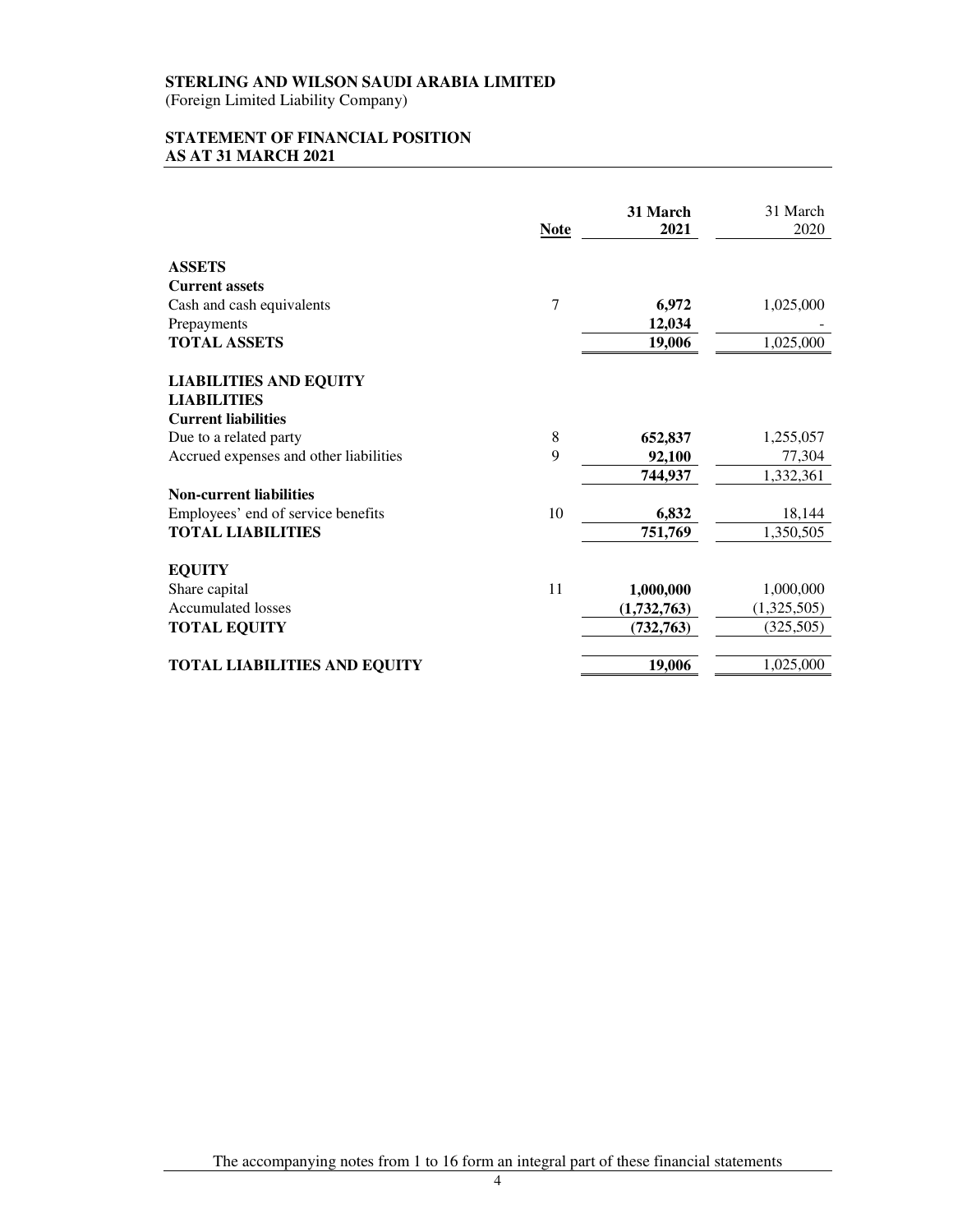(Foreign Limited Liability Company)

# **STATEMENT OF PROFIT OR LOSS AND OTHER COMPREHENSIVE INCOME FOR THE YEAR ENDED 31 MARCH 2021**

|                                                                               | <b>Note</b> | 31 March<br>2021     | 31 March<br>2020 |
|-------------------------------------------------------------------------------|-------------|----------------------|------------------|
| General and administrative expenses                                           | 12          | (500, 058)           | (549, 162)       |
| Other income<br><b>Operating loss</b>                                         |             | 78,402<br>(421, 656) | (549, 162)       |
| Provision for income tax                                                      | 13          |                      |                  |
| Loss for the year                                                             |             | (421, 656)           | (549, 162)       |
| Other comprehensive income:                                                   |             |                      |                  |
| Items that will not be reclassified subsequently to<br><i>profit or loss:</i> |             |                      |                  |
| Re-measurement of employees' end of service benefits                          | 10          | 14,398               | (10,756)         |
| Other comprehensive income / (loss) for the year                              |             | 14,398               | (10,756)         |
| Total comprehensive loss for the year                                         |             | (407, 258)           | (559, 918)       |

The accompanying notes from 1 to 16 form an integral part of these financial statements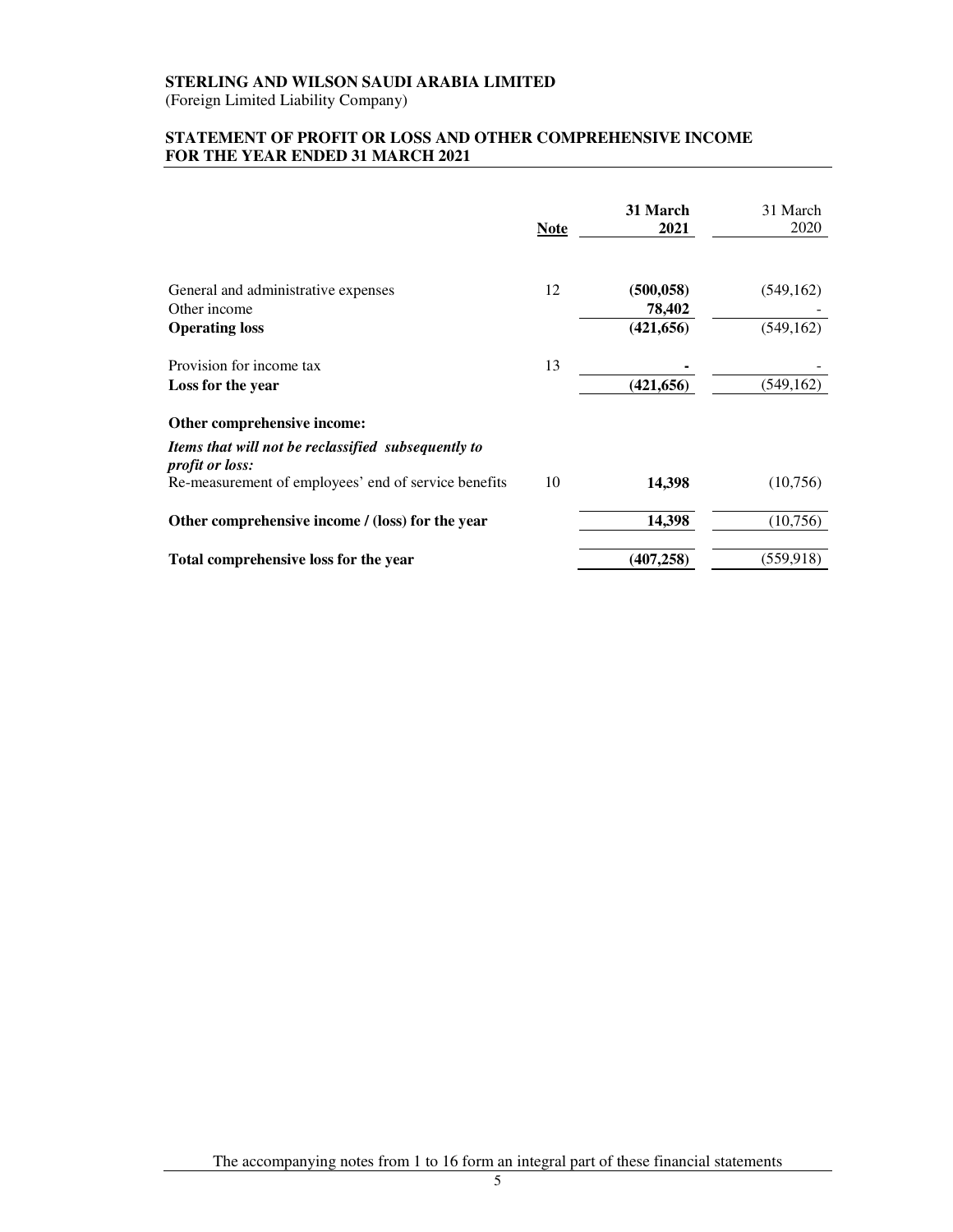(Foreign Limited Liability Company)

#### **STATEMENT OF CHANGES IN EQUITY FOR THE YEAR ENDED 31 MARCH 2021**

|                                         | Share capital | <b>Accumulated</b><br><b>losses</b> | <b>Total</b> |
|-----------------------------------------|---------------|-------------------------------------|--------------|
| Balance as at 1 April 2019              | 1,000,000     | (765, 587)                          | 234,413      |
| Loss for the year                       |               | (549, 162)                          | (549, 162)   |
| Other comprehensive loss for the year   |               | (10,756)                            | (10,756)     |
| Total comprehensive loss for the year   |               | (559, 918)                          | (559, 918)   |
| Balance as at 31 March 2020             | 1,000,000     | (1,325,505)                         | (325,505)    |
| Loss for the year                       |               | (421, 656)                          | (421, 656)   |
| Other comprehensive income for the year |               | 14,398                              | 14,398       |
| Total comprehensive loss for the year   |               | (407, 258)                          | (407, 258)   |
| Balance as at 31 March 2021             | 1,000,000     | (1,732,763)                         | (732, 763)   |

The accompanying notes from 1 to 16 form an integral part of these financial statements.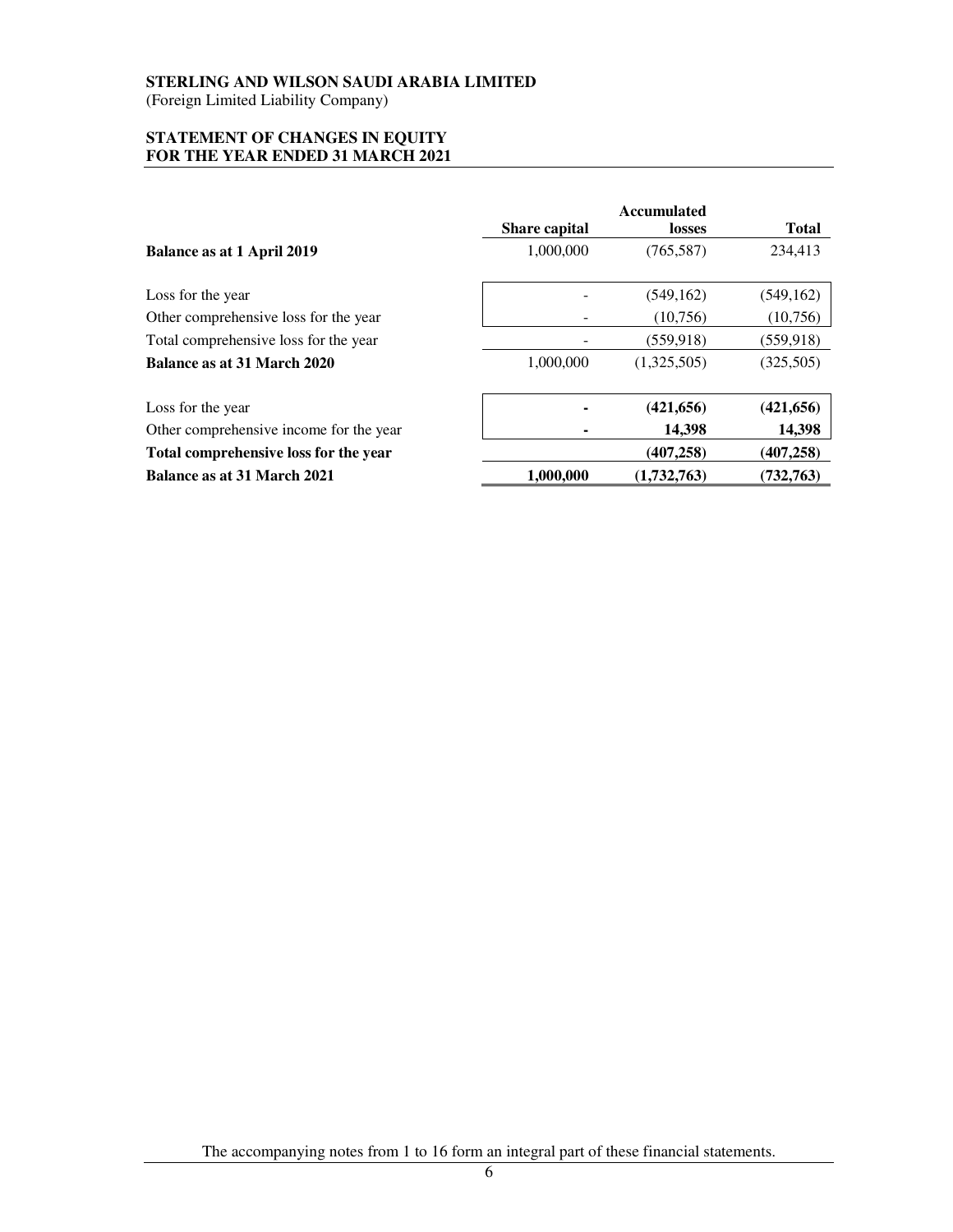(Foreign Limited Liability Company)

# **STATEMENT OF CASH FLOWS FOR THE YEAR ENDED 31 MARCH 2021**

|                                                          | <b>Note</b> | 31 March<br>2021 | 31 March<br>2020 |
|----------------------------------------------------------|-------------|------------------|------------------|
| <b>Cash flows from operating activities:</b>             |             |                  |                  |
| Loss for the year                                        |             | (421, 656)       | (549, 162)       |
| <b>Adjustments for:</b>                                  |             |                  |                  |
| Employees' end of service benefits provision             | 10          | 18,346           | (1,515)          |
|                                                          |             | (403,310)        | (550, 677)       |
| Net changes in working capital:                          |             |                  |                  |
| Prepayments                                              |             | (12, 034)        |                  |
| Trade payables                                           |             |                  | (47,250)         |
| Due to a related party                                   |             | (602, 220)       | 641,640          |
| Accrued expenses and other liabilities                   |             | 14,796           | (18, 713)        |
| Net cash (used in) / generated from operations           |             | (1,002,768)      | 25,000           |
| Employees' end of service benefits paid                  | 10          | (15,260)         |                  |
| Net cash (used in) / generated from operating activities |             | (1,018,028)      | 25,000           |
|                                                          |             |                  |                  |
| Net changes in cash and cash equivalents                 |             | (1,018,028)      | 25,000           |
| Cash and cash equivalents at the beginning of the year   |             | 1,025,000        | 1,000,000        |
| Cash and cash equivalents at the end of the year         | 7           | 6,972            | 1,025,000        |

7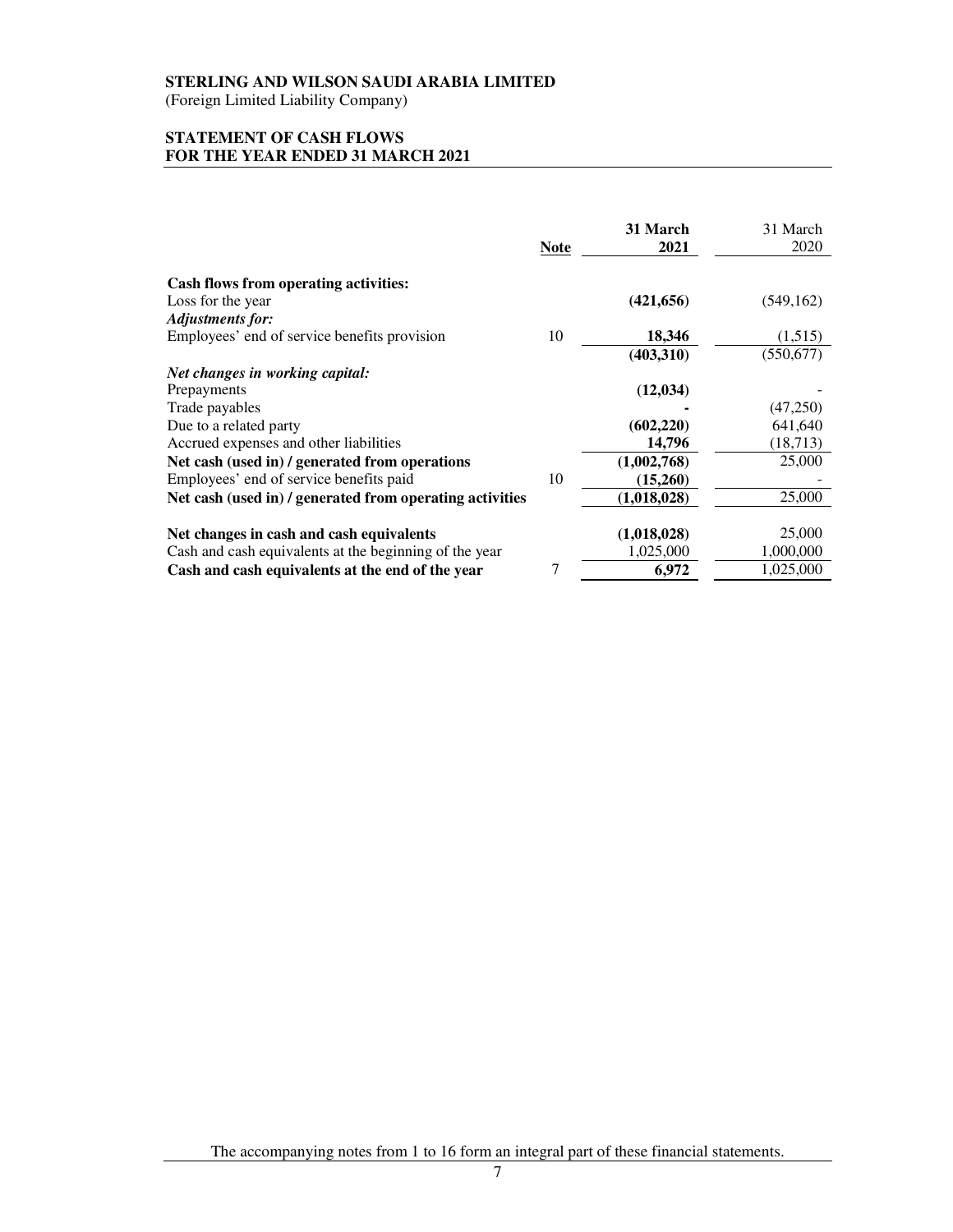(Foreign Limited Liability Company)

# **NOTES TO THE FINANCIAL STATEMENTS FOR THE YEAR ENDED 31 MARCH 2021**

# **1. LEGAL STATUS AND NATURE OF BUSINESS**

Sterling and Wilson Saudi Arabia Limited is a Foreign limited liability Company (the "Company") incorporated under commercial registration No. 1010466378, dated 15 Rabi Al-Awal 1438H corresponding to 14 March 2016G.

The principal activities of the Company is construction of electrical and mechanical works in accordance with foreign investment license (SAGIA) number 10604361135077, dated 8 Dhul Qiddah 1436H corresponding to 23 August 2015G.

The Company's registered office is in Riyadh, Kingdom of Saudi Arabia.

# **1.2 Impact of COVID-9**

The pandemic of COVID-19 that has rapidly spread all across the world has not only endangered human lives, but has also adversely impacted the global economy. On 20 March 2020, the government in the Kingdom of Saudi Arabia announced a temporary lockdown as a measure to reduce the spread of the COVID–19. The lockdown was subsequently relaxed by the end of May 2020.

The Company's performance is not affected due to the impact of Covid-19 as the Company did not have any revenue generating activities. However, the Company will continue to evaluate the nature and extent of Covid-19 on its future operations.

# **2. STATEMENT OF COMPLIANCE**

These financial statements of the Company have been prepared in accordance with International Financial Reporting Standards, International Accounting Standards and Interpretations (collectively IFRSs), issued by the International Accounting Standards Board (IASB) as endorsed by Saudi Organization for Chartered and Professional Accountants ("SOCPA").

### **3. APPLICATION OF NEW AND REVISED STANDARDS**

### **3.1 New standards**

The Company applied for the first-time certain standards and amendments, which are effective for annual periods beginning on or after 1 January 2020 but they had no material impact on these financial statements. The Company has not early adopted any other standard, interpretation or amendment that has been issued but is not yet effective.

### **IAS 1: Presentation of Financial Statements- Amendments regarding the definition of materiality**

Amendments to its definition of material to make it easier for companies to make materiality judgements. The materiality depends on the nature or magnitude of information, or both. An entity assesses whether information, either individually or in combination with other information, is material in the context of its financial statements taken as a whole.

### **IAS 8: Accounting Policies, Changes in Accounting Estimates and Errors**

The amendments are intended to make the definition of material easier to understand and are not intended to alter the underlying concept of materiality in IFRS. In addition, the IASB has also issued guidance on how to make materiality judgements when preparing general purpose financial statements in accordance with IFRS.

### **Amendments to IFRS 17, IFRS 9 and IAS 39 Interest Rate Benchmark Reform**

The amendments to IFRS 9 and IAS 39 Financial Instruments: Recognition and Measurement provide a number of reliefs, which apply to all hedging relationships that are directly affected by interest rate benchmark reform. A hedging relationship is affected if the reform gives rise to uncertainty about the timing and/or amount of benchmark-based cash flows of the hedged item or the hedging instrument. These amendments have no impact on the financial statements of the Company as it does not have any interest rate hedge relationships.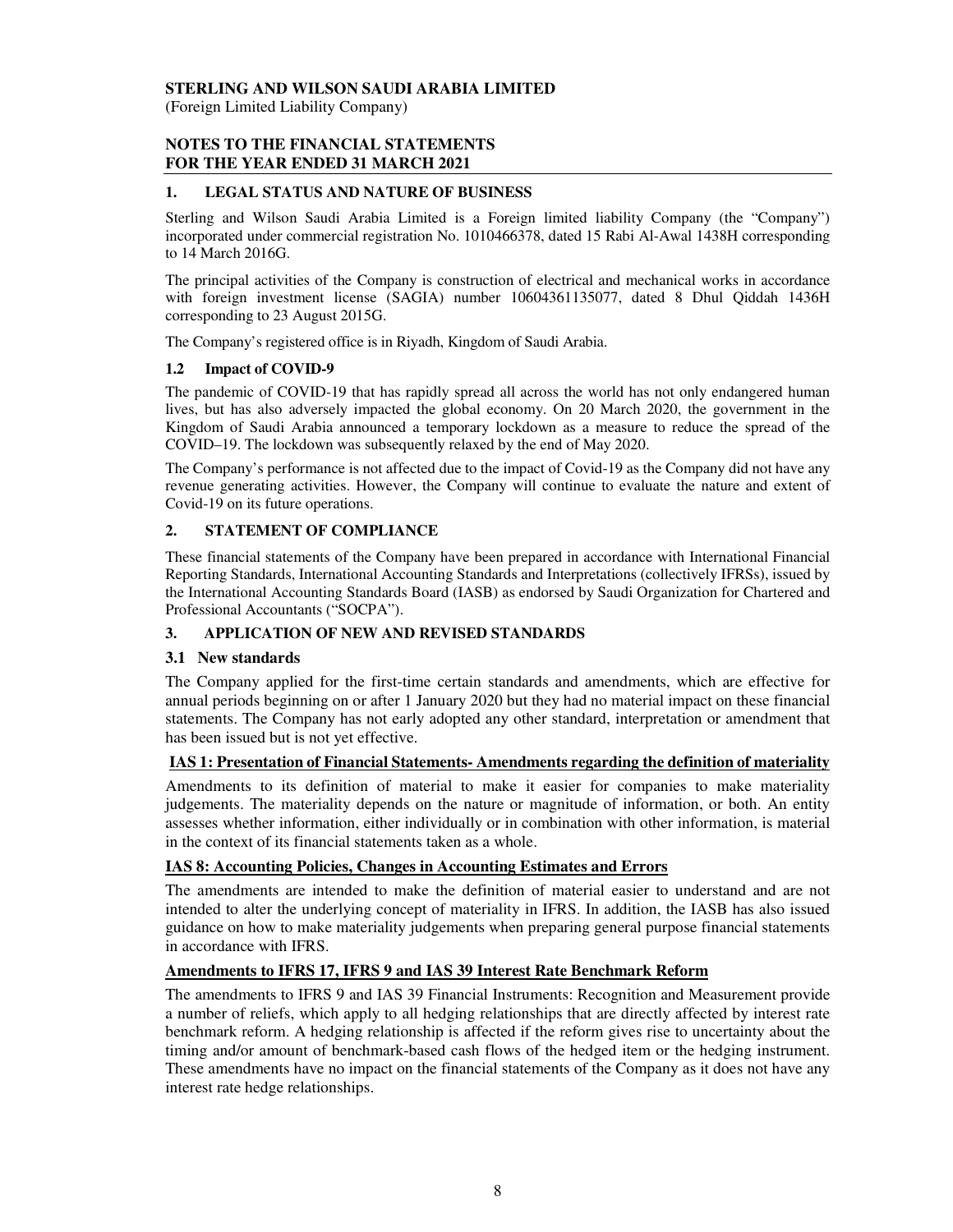(Foreign Limited Liability Company)

# **NOTES TO THE FINANCIAL STATEMENTS FOR THE YEAR ENDED 31 MARCH 2021**

### **Conceptual Framework for Financial Reporting issued on 29 March 2018**

The Conceptual Framework is not a standard, and none of the concepts contained therein override the concepts or requirements in any standard. The purpose of the Conceptual Framework is to assist the IASB in developing standards, to help preparers develop consistent accounting policies where there is no applicable standard in place and to assist all parties to understand and interpret the standards.

This will affect those entities which developed their accounting policies based on the Conceptual Framework. The revised Conceptual Framework includes some new concepts, updated definitions and recognition criteria for assets and liabilities and clarifies some important concepts. These amendments had no significant impact on the financial statements of the Company.

# **Amendments to IFRS 16 Covid-19 Related Rent Concessions**

On 28 May 2020, the IASB issued Covid-19-Related Rent Concessions - amendment to IFRS 16 Leases. The amendments provide relief to lessees from applying IFRS 16 guidance on lease modification accounting for rent concessions arising as a direct consequence of the Covid-19 pandemic. As a practical expedient, a lessee may elect not to assess whether a Covid-19 related rent concession from a lessor is a lease modification. A lessee that makes this election accounts for any change in lease payments resulting from the Covid-19 related rent concession the same way it would account for the change under IFRS 16, if the change were not a lease modification. The amendment applies to annual reporting periods beginning on or after 1 June 2020. Earlier application is permitted. This amendment had no significant impact on the financial statements of the Company.

The Company does not have a material impact on its financial statements from the above.

# **3.2 Standards issued but not yet effective**

There are a number of standards, amendments to standards, and interpretations which have been issued by the IASB that are effective in future accounting periods that the Company has decided not to adopt early. The most significant of these are as follows:

IFRS 9, IAS 39, IFRS 7, IFRS 4 and IFRS 16: Interest Rate Benchmark Reforms – Phase 2 – 1 January 2021;

IAS 37: Provisions, Contingent Liabilities and Contingent Assets- Amendments regarding the costs to include when assessing whether a contract is onerous – I January 2022;

IAS 16: Property, Plant and Equipment - Amendments prohibiting a Company from deducting from the cost of property, plant and equipment amounts received from selling items produced while the Company is preparing the asset for its intended use – I January 2022;

Annual Improvements to IFRS Standards 2018-2020 – 1 January 2022;

IAS1: Presentation of Financial Statements - Amendments regarding the classification of liabilities – 1 January 2023; and

IFRS 9: Amendments regarding the interaction of IFRS 4 and IFRS 9 – 1 January 2023.

### **Other**

The Company does not expect any other standards issued by the IASB, but not yet effective, to have a material impact on the Company.

The Company is yet to assess the impact of the above amendments in its financial statements.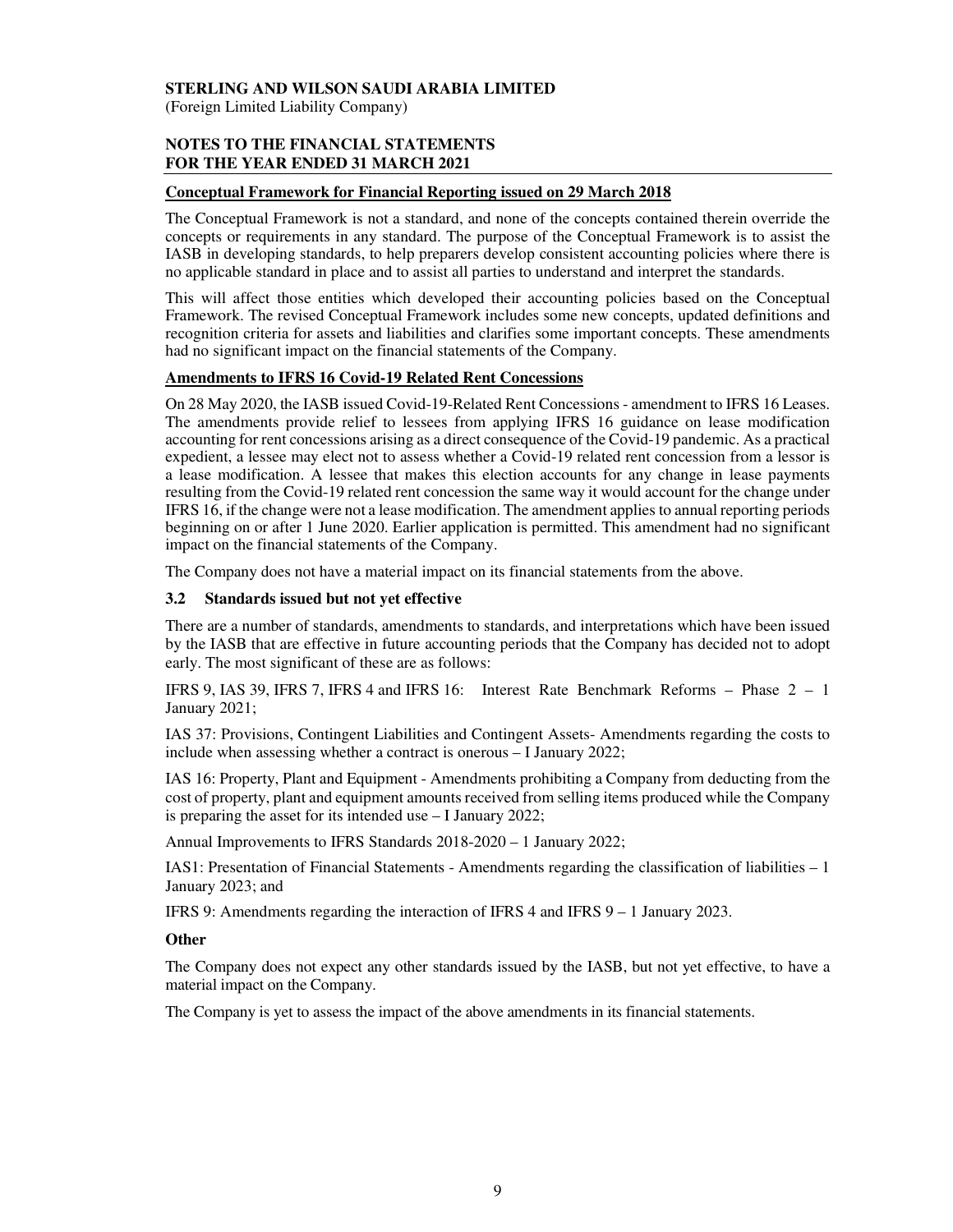(Foreign Limited Liability Company)

# **NOTES TO THE FINANCIAL STATEMENTS FOR THE YEAR ENDED 31 MARCH 2021**

# **4. BASIS OF PREPARATION**

## **4.1 Overall considerations**

These financial statements have been prepared on the historical cost basis, except for employees' end of service benefits measured at the present value of future obligations using the Projected Unit Credit Method.

### **4.2 Going concern**

The Company incurred a net loss of SR 421,656 (31 March 2020: SR 549,162) during the year ended 31 March 2021 and, as of that date the Company has accumulated losses amounted to SR 1,732,763 (31 March 2020: SR 1,325,505), which exceeds 50% of its paid up capital. The current liabilities exceed the total assets by SR 725,931 (31 March 2020: 307,361). The Shareholders have unanimously resolved to continue with the operations and provide financial support to the Company to meet its obligations as and when required. Accordingly, these financial statements have been prepared on a going concern basis.

# **4.3 Financial year**

The Company's financial year starts from 1 April and ends on 31 March in each Gregorian calendar year.

### **4.4 Functional and presentation currency**

The financial statements are presented in Saudi Riyal, which is the Company's functional currency.

# **5. USE OF JUDGEMENT AND ESTIMATES**

In preparing these financial statements, management has made judgements, estimates, and assumptions that affect the application of the Company's accounting policies and the reported amounts of assets, liabilities, income and expenses. Actual results may differ from these estimates.

The significant judgements made by management in applying the Company's accounting policies and the key sources of estimation uncertainty are described below:

### **Employees' end of service benefits**

The cost of employees' end of service benefits are determined by actuarial valuation exercises. The actuarial estimates involve making many assumptions that may differ from actual developments in the future. These assumptions include the determination of the discount rate, future salary increases and mortality rates. Given the complex nature of the estimates and the underlying assumptions and their long-term nature, the commitment of the identified benefits is greatly influenced by changes in these assumptions.

#### **Recognition and measurement of provisions**

By their nature, the measurement of provisions depends upon estimates and assessments, whether the criteria for recognition have been met, including estimates of the probability of cash outflows. Provisions for litigation are based on cost estimates, considering legal advice and other available information.

### **Measurement of fair values**

The Company's accounting policies and disclosures require the measurement of fair values, for both financial and non-financial assets and liabilities.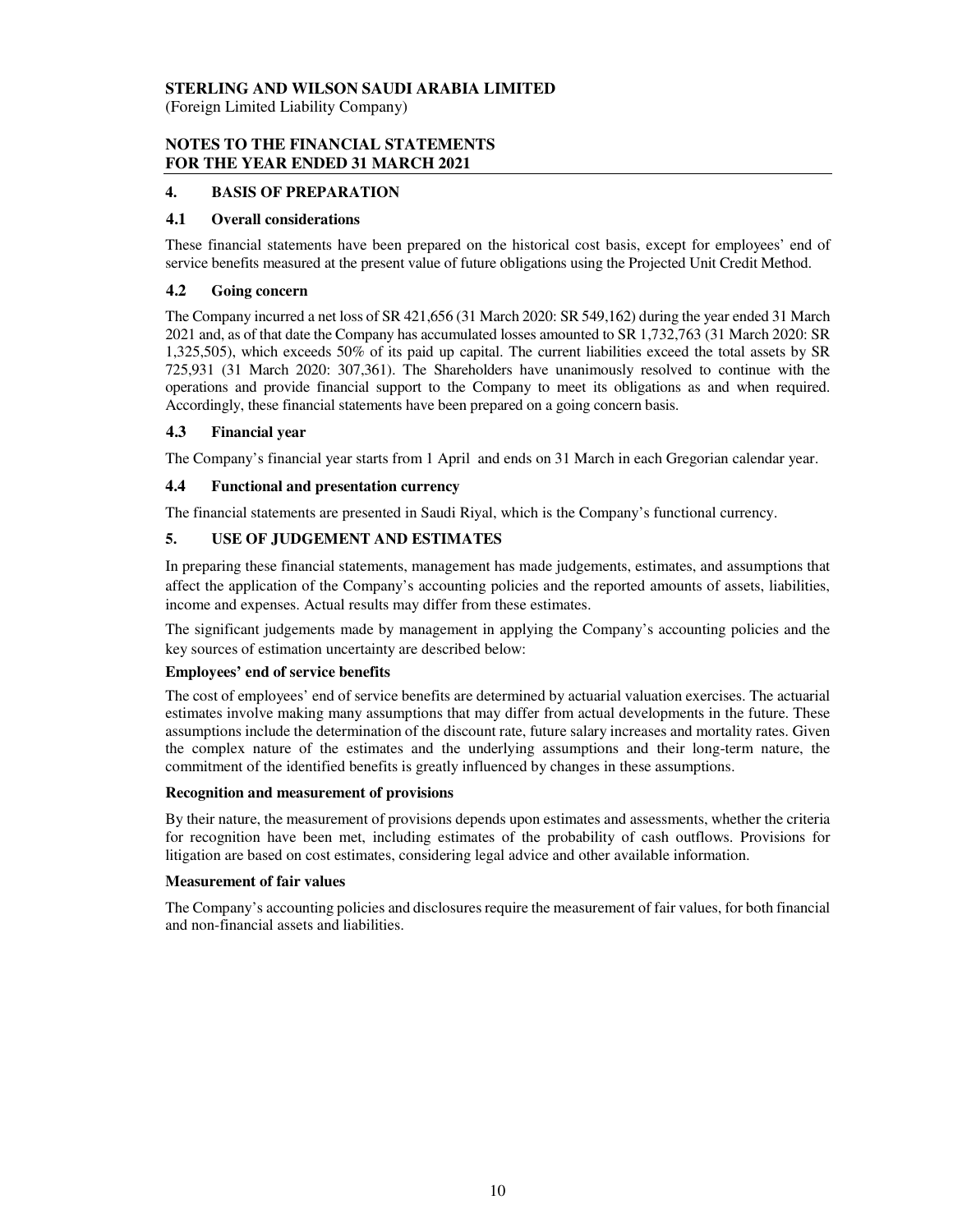(Foreign Limited Liability Company)

# **NOTES TO THE FINANCIAL STATEMENTS FOR THE YEAR ENDED 31 MARCH 2021**

#### **Measurement of fair values (continued)**

When measuring the fair value of an asset or liability, the Company uses observable market data as far as possible. Fair values are categorised into different levels in a fair value hierarchy based on the inputs used in the valuation techniques as follows:

- Level 1: quoted prices (unadjusted) in active markets for identical assets and liabilities.
- Level 2: inputs other than quoted priced included in Level 1 that are observable for the asset or liability, either directly (i.e. as prices) or indirectly (i.e. derived from prices).
- Level 3: inputs for the asset or liability that are not based on observable market data (unobservable inputs).

If the inputs used to measure the fair value of an asset or liability fall into different levels of the fair value hierarchy, then the fair value measurement is categorised in its entirety in the same level of the fair value hierarchy as the lowest level input that is significant to the entire measurement.

The Company recognises transfers between the levels of the fair value hierarchy at the end of the reporting year during which the change has occurred.

# **6. SUMMARY OF SIGNIFICANT ACCOUNTING POLICIES**

The Company has consistently applied the accounting policies to all periods presented in these financial statements. Following are the significant accounting policies applied by the Company in preparing its financial statements:

#### **6.1 Lessee**

The Company assesses whether a contract contains a lease, at the inception of the contract. For all such lease arrangements the Company recognize right of use assets and lease liabilities except for the short term leases and leases of low-value assets as follows:

### **Right of use assets**

The Company recognizes right-of-use assets at the commencement date of the lease (i.e., the date the underlying asset is available for use). Right-of-use assets are measured at cost, less any accumulated depreciation and impairment losses, and adjusted for any re-measurement of lease liabilities. The cost of right-of-use assets includes the amount of lease liabilities recognized, initial direct costs incurred, and lease payments made at or before the commencement date less any lease incentives received. Unless the Company is reasonably certain to obtain ownership of the leased asset at the end of the lease term, the recognized rightof-use assets are depreciated on a straight-line basis over the shorter of its estimated useful life and the lease term. Right-of-use assets are subject to impairment.

### **Lease liabilities**

At the commencement date of the lease, the Company recognizes lease liabilities measured at the present value of lease payments to be made over the lease term. The lease payments include fixed payments (including in-substance fixed payments) less any lease incentives receivable, variable lease payments that depend on an index or a rate, and amounts expected to be paid under residual value guarantees. The lease payments also include the exercise price of a purchase option reasonably certain to be exercised by the Company and payments of penalties for terminating a lease, if the lease term reflects the Company exercising the option to terminate. The variable lease payments that do not depend on an index or a rate are recognized as an expense in the period on which the event or condition that triggers the payment occurs.

In calculating the present value of lease payments, the Company uses the incremental borrowing rate at the lease commencement date if the interest rate implicit in the lease is not readily determinable. After the commencement date, the amount of lease liabilities is increased to reflect the accretion of interest and reduced for the lease payments made. In addition, the carrying amount of lease liabilities is re-measured if there is a modification, a change in the lease term, a change in the in-substance fixed lease payments or a change in the assessment to purchase the underlying asset.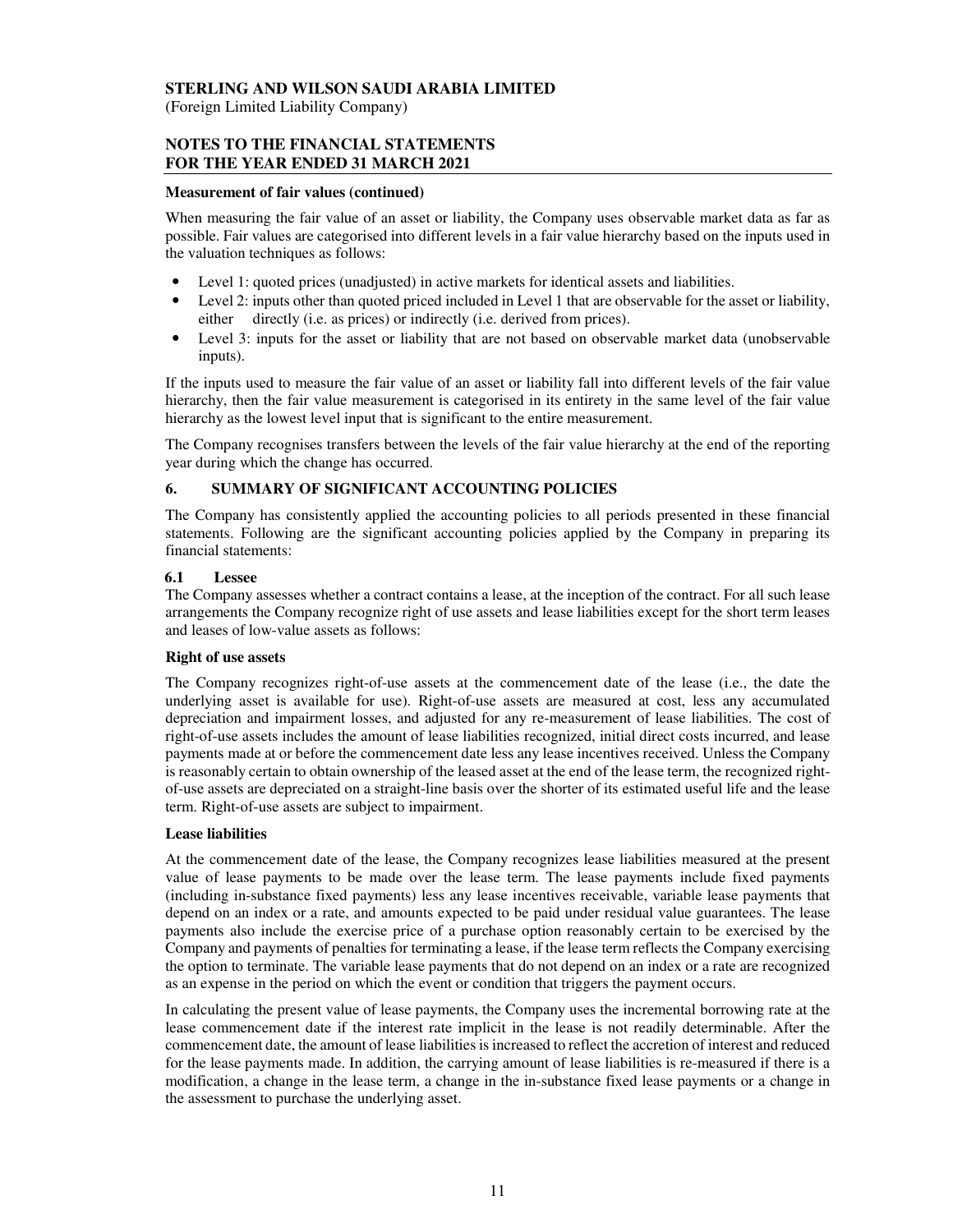#### **STERLING AND WILSON SAUDI ARABIA LIMITED**  (Foreign Limited Liability Company)

## **NOTES TO THE FINANCIAL STATEMENTS FOR THE YEAR ENDED 31 MARCH 2021**

#### **Short-term leases**

The Company applies the short-term lease recognition exemption to its short-term leases (i.e., those leases that have a lease term of 12 months or less from the commencement date and do not contain a purchase option). Lease payments on short-term leases are recognized as expense on a straight-line basis over the lease term.

#### **6.2 Foreign currency translation**

#### **Foreign currency transactions and balances**

Foreign currency transactions are translated into the functional currency, using the exchange rates prevailing at the dates of the transactions (spot exchange rate). Foreign exchange gains and losses resulting from the settlement of such transactions and the re-measurement of monetary items at year-end exchange rates are recognized in profit or loss.

Non-monetary items are not retranslated at year-end and are measured at historical cost (translated using the exchange rates at the transaction date), except for non-monetary items measured at fair value which are translated using the exchange rates at the date when the fair value was determined.

#### **6.3 Cash and cash equivalents**

Cash and cash equivalents in the statement of financial position comprise cash at banks.

### **6.4 Financial Instruments**

#### **i. Financial assets**

The Company classifies its financial assets into one of the categories described below, depending on the purpose for which the asset was acquired. The Company's accounting policy for each category is as follows:

#### **Fair value through profit or loss (FVTPL)**

Financial assets fair valued through profit or loss are carried in the statement of financial position at fair value with changes in fair value recognized in the statement of profit or loss in the other income or expense line. The Company does not have any financial assets measured at FVTPL.

### **Fair value through other comprehensive income (FVOCI)**

Financial assets fair valued through other comprehensive income are carried at fair value with changes in fair value recognized in other comprehensive income and accumulated in the fair value through other comprehensive income reserves. Upon disposal, any balance within fair value through other comprehensive income reserve is reclassified directly to retained earnings and is not reclassified to statement of profit or loss and other comprehensive income.

Purchases and sales of financial assets measured at fair value through other comprehensive income are recognized on the settlement date. Any change in fair value between trade date and settlement date is recognized in the fair value through other comprehensive income reserves. The Company does not have any financial assets measured at FVOCI.

#### **Amortized cost**

These assets arise principally from the provision of goods and services to customers and incorporate other types of financial assets where the objective is to hold these assets to collect contractual cash flows and the contractual cash flows are solely payments of principal and interest. They have initially recognized at fair value plus transaction costs that are directly attributable to their acquisition or issue, and are subsequently carried at amortized cost using the effective interest rate method, less provision for impairment.

Impairment provisions for trade receivables and contract assets are recognized based on the simplified approach within IFRS 9 using a provision matrix in the determination of the lifetime expected credit losses. During this process the probability of the non-payment of the trade receivables is assessed. This probability is then multiplied by the amount of the expected loss arising from default to determine the lifetime expected credit loss for the trade receivables.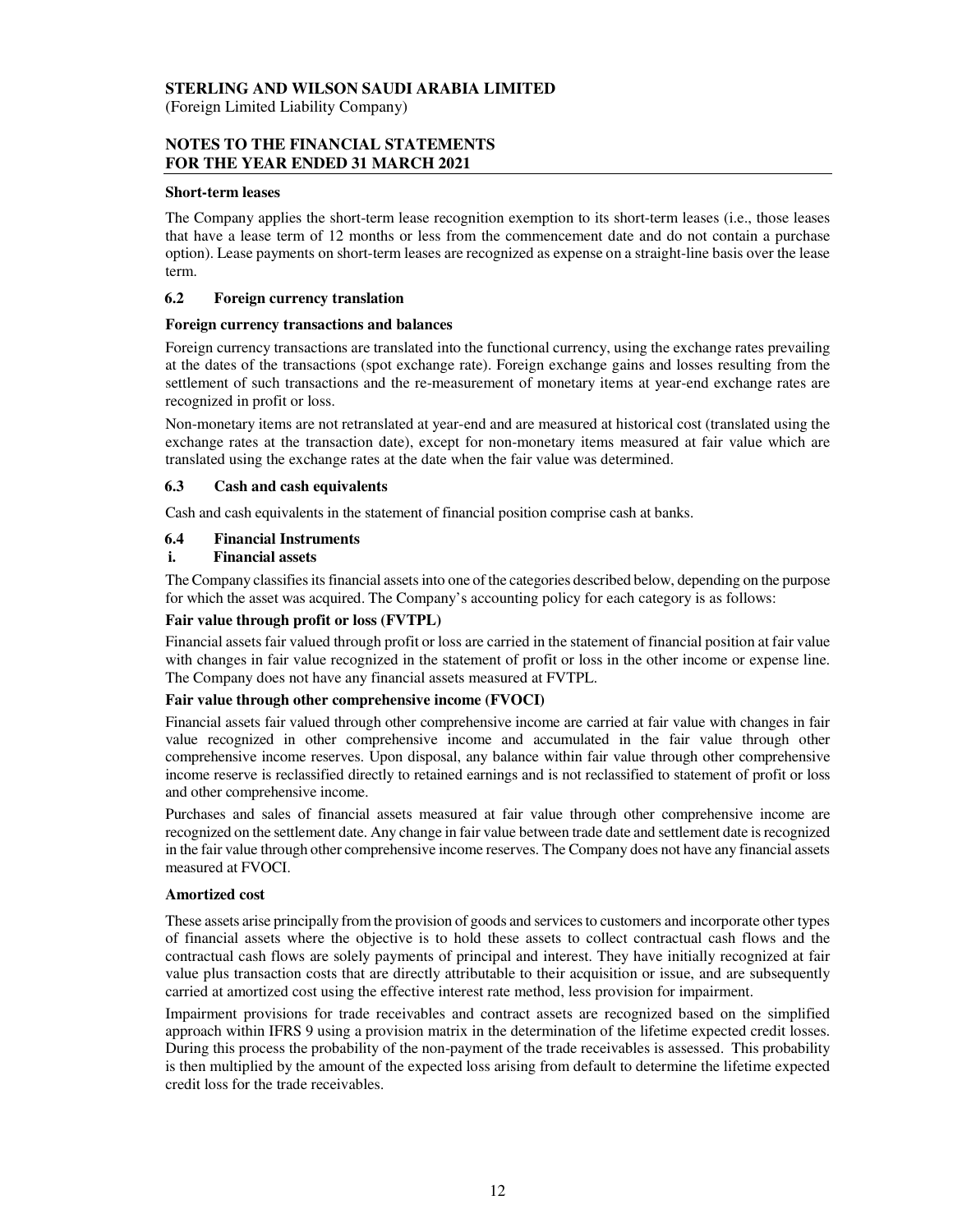(Foreign Limited Liability Company)

# **NOTES TO THE FINANCIAL STATEMENTS FOR THE YEAR ENDED 31 MARCH 2021**

#### **Amortized cost (continued)**

Impairment provisions for other receivables including related parties are recognized based on a forwardlooking expected credit loss model. The methodology used to determine the amount of the provision is based on whether there has been a significant increase in credit risk since initial recognition of the financial asset. For those where the credit risk has not increased significantly since initial recognition of the financial asset, twelve month expected credit losses along with gross interest income are recognized. For those for which credit risk has increased significantly, lifetime expected credit losses along with the gross interest income are recognized. For those that are determined to be credit impaired, lifetime expected credit losses along with interest income on a net basis are recognized.

The Company's financial assets measured at amortized cost comprise cash and cash equivalents in the statement of financial position.

#### **Subsequent measurement of financial assets**

Debt instruments that meet the following conditions are measured subsequently at amortized cost:

- the financial asset is held within a business model whose objective is to hold financial assets in order to collect contractual cash flows; and
- the contractual terms of the financial asset give rise on specified dates to cash flows that are solely payments of principal and interest on the principal amount outstanding.

Debt instruments that meet the following conditions are measured subsequently at FVOCI:

- the financial asset is held within a business model whose objective is achieved by both collecting contractual cash flows and selling the financial assets; and
- the contractual terms of the financial asset give rise on specified dates to cash flows that are solely payments of principal and interest on the principal amount outstanding.

By default, all other financial assets are measured subsequently at FVTPL.

#### **Presentation of impairment**

Loss allowances for financial assets measured at amortized cost are deducted from the gross carrying amount of the assets. Impairment losses related to assets are presented separately in the statement of profit or loss account.

#### **De-recognition of financial assets**

The Company derecognizes a financial asset only when the contractual rights to the cash flows from the asset expire, or when it transfers the financial asset and substantially all the risks and rewards of ownership of the asset to another entity. If the Company neither transfers nor retains all the risks and rewards of ownership substantially and continues to control the transferred asset, the Company recognizes its retained interest in the asset and an associated liability for amounts it may have to pay.

#### **ii. Financial liabilities**

The Company classifies its financial liabilities into one of two categories, depending on the purpose for which the liability was acquired. The Company's accounting policy for each category is as follows:

### **Fair value through profit or loss**

Financial liabilities fair valued through profit or loss are carried in the statement of financial position at fair value with changes in fair value recognized in the statement of profit or loss. The Company does not have any liabilities held for trading, nor has it designated any financial liabilities as being at fair value through profit or loss.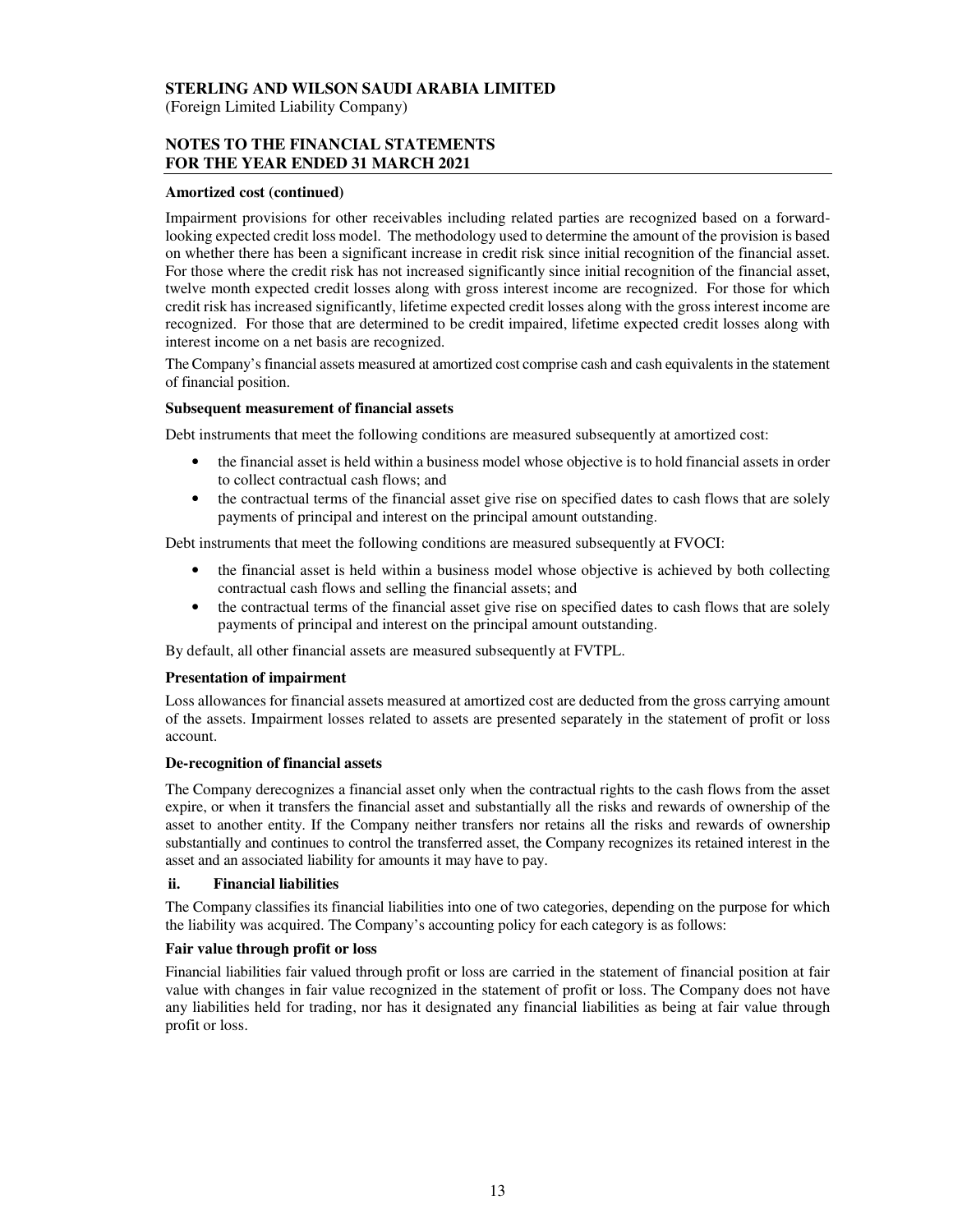(Foreign Limited Liability Company)

# **NOTES TO THE FINANCIAL STATEMENTS FOR THE YEAR ENDED 31 MARCH 2021**

#### **Other financial liabilities**

Finance cost bearing liabilities are initially recognized at fair value net of any transaction costs directly attributable to the issue of the instrument. Such finance cost bearing liabilities are subsequently measured at amortized cost using the effective interest rate method, which ensures that any finance cost over the period to repayment is at a constant rate on the balance of the liability carried in the statement of financial position. For the purposes of each financial liability, finance cost includes initial transaction costs and any premium payable on redemption, as well as any interest or coupon payable while the liability is outstanding.

Other short-term monetary liabilities, which are initially recognized at fair value and subsequently carried at amortized cost using the effective interest method.

The Company's financial liabilities measured at amortized cost comprises of trade and other payables, contract liabilities and due to related parties.

#### **De-recognition**

When an existing financial liability is replaced by another from the same lender on substantially different terms or the terms of an existing liability are substantially modified, such an exchange or modification is treated as the de-recognition of the original liability and the recognition of a new liability. The difference in the respective carrying amounts is recognized in the statement of profit or loss.

#### **Offsetting of financial instruments**

Financial assets and financial liabilities are offset, and the net amount is reported in the statement of financial position if there is a currently enforceable legal right to offset the recognized amounts and there is an intention to settle on a net basis, to realize the assets and settle the liabilities simultaneously.

#### **6.5 Trade payables and accruals**

Liabilities are recognized for amounts to be paid in the future for goods or services received, whether billed by the supplier or not.

Trade and other payables are presented as current liabilities unless payment is not due within 12 months after the reporting period. They are originally recorded at fair value and then measured at amortised cost using the effective interest method

### **6.6 Provisions and contingent liabilities**

Provisions are recognized when present obligations as a result of a past event will probably lead to an outflow of economic resources from the Company and amounts can be estimated reliably. The timing or amount of the outflow may still be uncertain. A present obligation arises from the presence of a legal or constructive commitment that has resulted from past events, for example, legal disputes or onerous contracts.

Provisions are measured at the estimated expenditure required to settle the present obligation, based on the most reliable evidence available at the reporting date, including the risks and uncertainties associated with the present obligation. Where there are a number of similar obligations, the likelihood that an outflow will be required in settlement is determined by considering the class of obligations as a whole. Provisions are discounted to their present values, where the time value of money is material.

All provisions are reviewed at each reporting date and adjusted to reflect the current best estimate.

In those cases, where the possible outflow of economic resources as a result of present obligations is considered improbable or remote, no liability is recognized, unless it was assumed in the course of a business combination.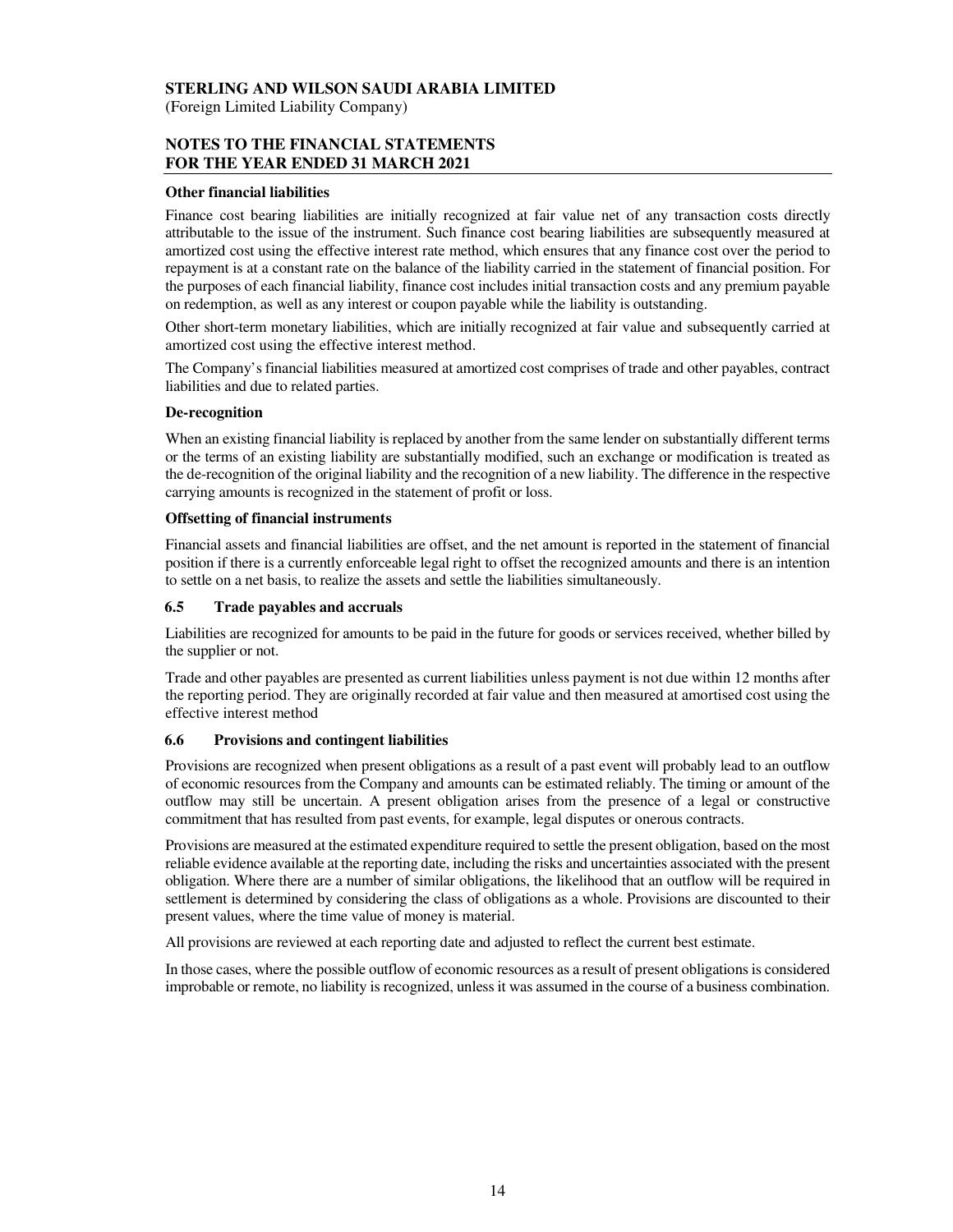#### **STERLING AND WILSON SAUDI ARABIA LIMITED**  (Foreign Limited Liability Company)

# **NOTES TO THE FINANCIAL STATEMENTS FOR THE YEAR ENDED 31 MARCH 2021**

# **6.7 Tax**

Income tax expense represents the sum of the current and deferred tax.

#### **Current tax**

Income tax is provided in accordance with the Regulations of the General Authority of Zakat and Tax (GAZT) in the Kingdom of Saudi Arabia on accruals basis. The provision is charged to statement of profit or loss and other comprehensive income. Differences, if any, resulting from the final assessments are adjusted in the year of their finalization.

#### **Deferred tax**

Deferred income taxes are recognized on all major temporary differences between accounting income and taxable income and are recognized during the period in which such differences arise, and are adjusted when related temporary differences are reversed. Deferred income tax assets on carry forward losses are recognized to the extent that it is probable that future taxable income will be available against which such carry-forward tax losses can be utilized. Deferred income taxes are determined using tax rates which have been enacted by the statement of financial position date and are expected to apply when the related deferred income tax asset is realized or the deferred income tax liability is settled.

#### **6.8 Employees' end of service benefits**

#### **Short-term employee benefits**

Short term employee benefits are expensed as the related service is provided. A liability is recognized for the amount expected to be paid if the Company has a present legal or constructive obligation to pay this amount as a result of past service provided by the employee and the obligation can be estimated reliably.

#### **Defined benefit plan**

The Company's net obligation in respect of defined benefit plan is calculated by estimating the amount of future benefit that employees have earned in the current and prior periods and discounting that amount. The calculation of defined benefit obligations is performed annually by a qualified actuary using the projected unit credit method.

Re-measurements of the net defined benefit liability, which comprise actuarial gains and losses (excluding finance expense) is recognized immediately in other comprehensive income. The Company determines the net finance expense on the net defined benefit liability for the period by applying the discount rate used to measure the defined benefit obligation at the beginning of the annual period to the thennet defined benefit liability, taking into account any changes in the net defined benefit liability during the period as a result of contributions and benefit payments. Net finance expenses and other expenses related to defined benefit plans are recognized in the statement of profit or loss.

When the benefits of a plan are changed or when a plan is curtailed, the resulting change in the benefit that relates to past service or the gain or loss on curtailment is recognized immediately in the statement of profit or loss. The Company recognizes gains and losses on the settlement of a defined benefit plan when the settlement occurs.

The Company's net obligation in respect of long term employee benefits is the amount of future benefit that employees have earned in return for their service in the current and prior periods. That benefit is discounted to determine its present value. Re-measurements are recognized in profit or loss in the period in which they arise.

### **6.9 Equity and reserve**

Share capital represents the nominal value of shares that have been issued.

Accumulated losses include all current and prior period losses.

### **6.10 General and administrative expenses**

General and administrative and other expenses include direct and indirect costs not specifically part of the cost of revenues. Allocations between cost of revenue and other operating expenses are made consistently when required.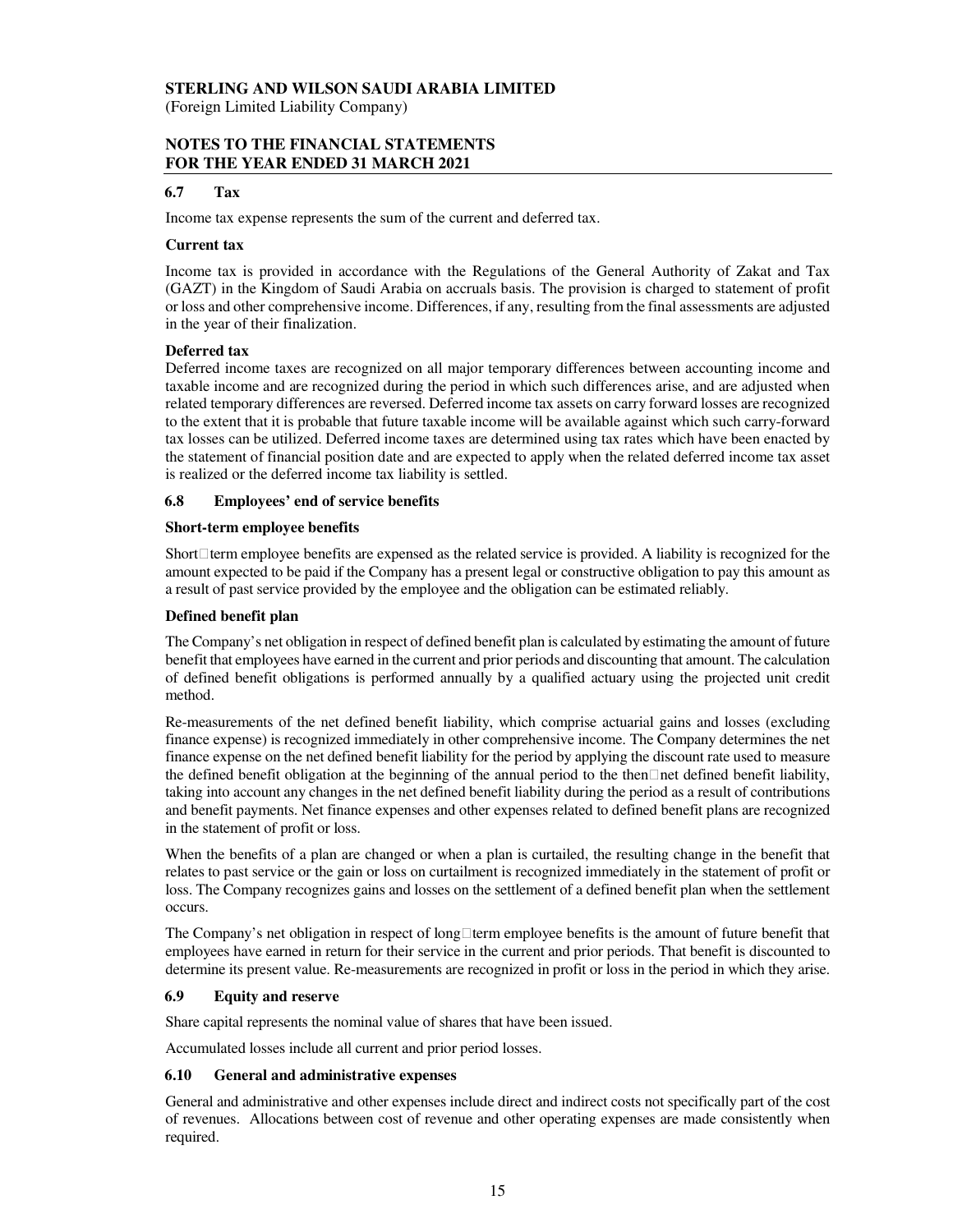(Foreign Limited Liability Company)

### **NOTES TO THE FINANCIAL STATEMENTS FOR THE YEAR ENDED 31 MARCH 2021**

# **7. CASH AND CASH EQUIVALENTS**

|               | 31 March<br>2021 | 31 March<br>2020 |
|---------------|------------------|------------------|
| Cash at banks | 6,972            | 1,025,000        |

#### **8. RELATED PARTIES TRANSACTIONS AND BALANCES**

The Company in the normal course of business carries out transactions with various related parties. Related parties' transactions are carried out on terms and conditions approved by the Company's management.

Outstanding balances at the year-end are unsecured, interest-free and settled in cash. There have been no guarantees provided or received for any related party receivables or payables.

The following are the details of major related party transactions and balances during the year:

#### **Transactions:**

|                                                                                                  |              | <b>Nature of</b>                             | 31 March         | 31 March         |
|--------------------------------------------------------------------------------------------------|--------------|----------------------------------------------|------------------|------------------|
| <b>Related Party</b>                                                                             | Relationship | transaction                                  | 2021             | 2020             |
| Sterling and Wilson Middle<br>East Electromechanical LLC<br>- Branch, Kingdom of Saudi<br>Arabia | Affiliate    | Expenses paid on<br>behalf of the<br>Comapny | 556,287          | 641,640          |
| <b>Balances:</b>                                                                                 |              |                                              |                  |                  |
| Due to a related party                                                                           |              |                                              |                  |                  |
| <b>Related Party</b>                                                                             | Relationship | Nature of<br>balance                         | 31 March<br>2021 | 31 March<br>2020 |
| Sterling and Wilson Middle<br>East Electromechanical LLC-<br>Branch, Kingdom of Saudi<br>Arabia  | Affiliate    | Due to a related<br>party                    | 652,837          | 1,255,057        |
| 9.<br><b>ACCRUED EXPENSES AND OTHER LIABILITIES</b>                                              |              |                                              | 31 March<br>2021 | 31 March<br>2020 |
| Professional fees<br>Accrued employees salary                                                    |              |                                              | 58,000<br>34,100 | 37,000           |
| <b>Others</b>                                                                                    |              |                                              | 92,100           | 40,304<br>77,304 |
|                                                                                                  |              |                                              |                  |                  |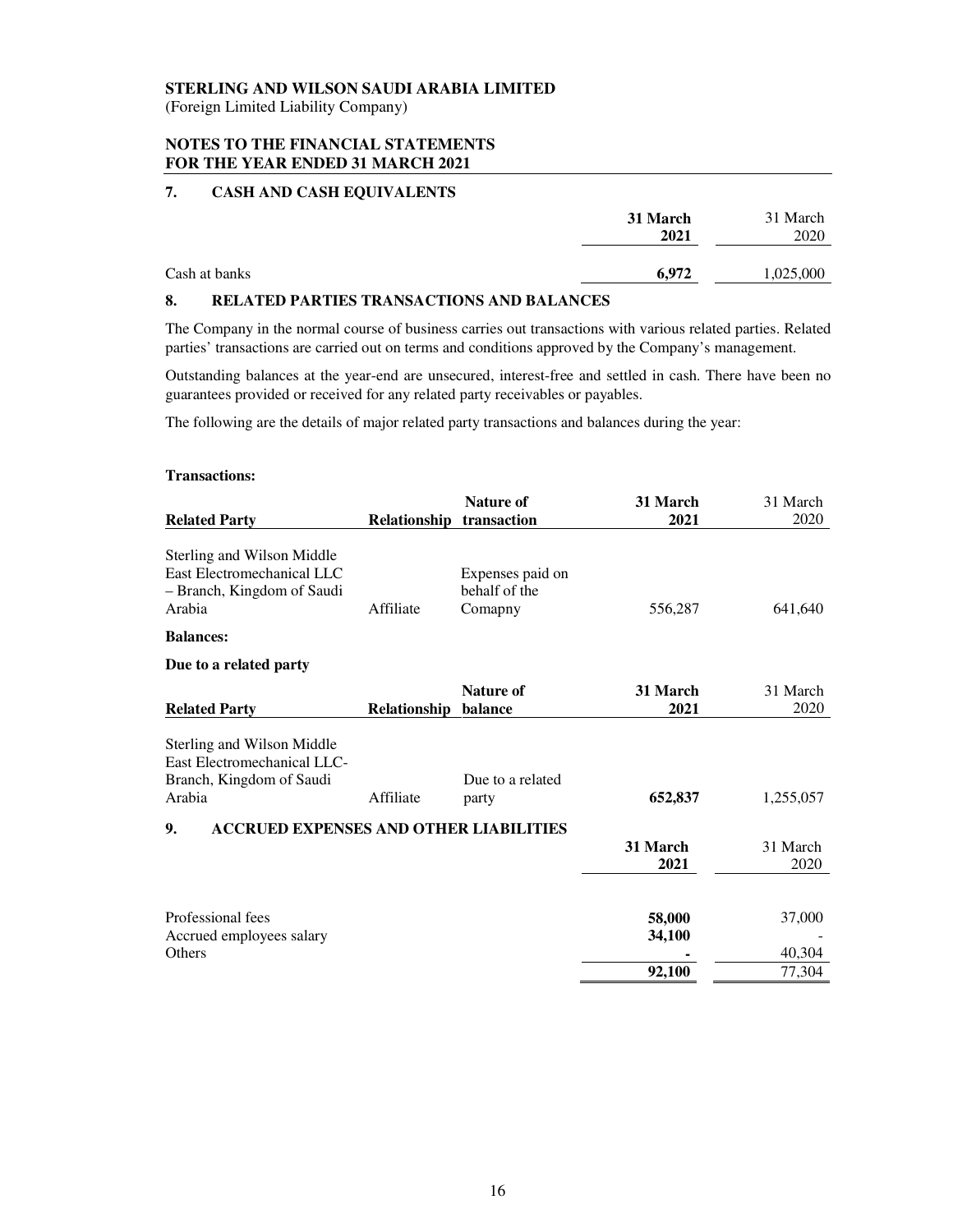(Foreign Limited Liability Company)

### **NOTES TO THE FINANCIAL STATEMENTS FOR THE YEAR ENDED 31 MARCH 2021**

# **10. EMPLOYEES' END OF SERVICE BENEFITS**

|                                                                    | 31 March<br>2021 | 31 March<br>2020 |
|--------------------------------------------------------------------|------------------|------------------|
| Net defined benefit liability                                      | 6,832            | 18,144           |
| Movement in net defined benefit liability                          |                  |                  |
|                                                                    |                  | 31 March         |
|                                                                    | 31 March 2021    | 2020             |
| As at 1 April                                                      | 18,144           | 8,903            |
| Included in profit or loss                                         |                  |                  |
| Current service cost                                               | 17,722           | 4,372            |
| Finance expense                                                    | 624              | 100              |
| Prior year adjustment                                              |                  | (5,987)          |
| Included in other comprehensive income                             |                  |                  |
| Re-measurement (gain) / loss of employees' end of service benefits | (14,398)         | 10,756           |
| Less: Benefits paid during the year                                | (15,260)         |                  |
| As at 31 March                                                     | 6,832            | 18,144           |

#### **Actuarial assumptions on defined benefit liability**

The following were the principal actuarial assumptions at the reporting date (expressed as weighted averages).

|                      | 31 March<br>2021 | 31 March<br>2020 |
|----------------------|------------------|------------------|
| Discount rate        | $3.5\%$ p.a.     | 3.5% p.a.        |
| Future salary growth | $3.0\%$ p.a.     | 3.0\% p.a.       |

#### **Sensitivity analysis**

Reasonably possible changes at the reporting date to one of the relevant actuarial assumptions, holding other assumptions constant, would have affected the defined benefit obligation by the amounts shown below.

|                                | 31 March<br>2021 | 31 March<br>2020 |
|--------------------------------|------------------|------------------|
| <b>INCREASE</b>                |                  |                  |
| Discount rate $(0.5\%)$        | 6,211            | 17,042           |
| Future salary growth $(0.5\%)$ | 7.550            | 19,370           |
| <b>DECREASE</b>                |                  |                  |
| Discount rate $(0.5\%)$        | 7,550            | 19,370           |
| Future salary growth $(0.5\%)$ | 6,205            | 17,032           |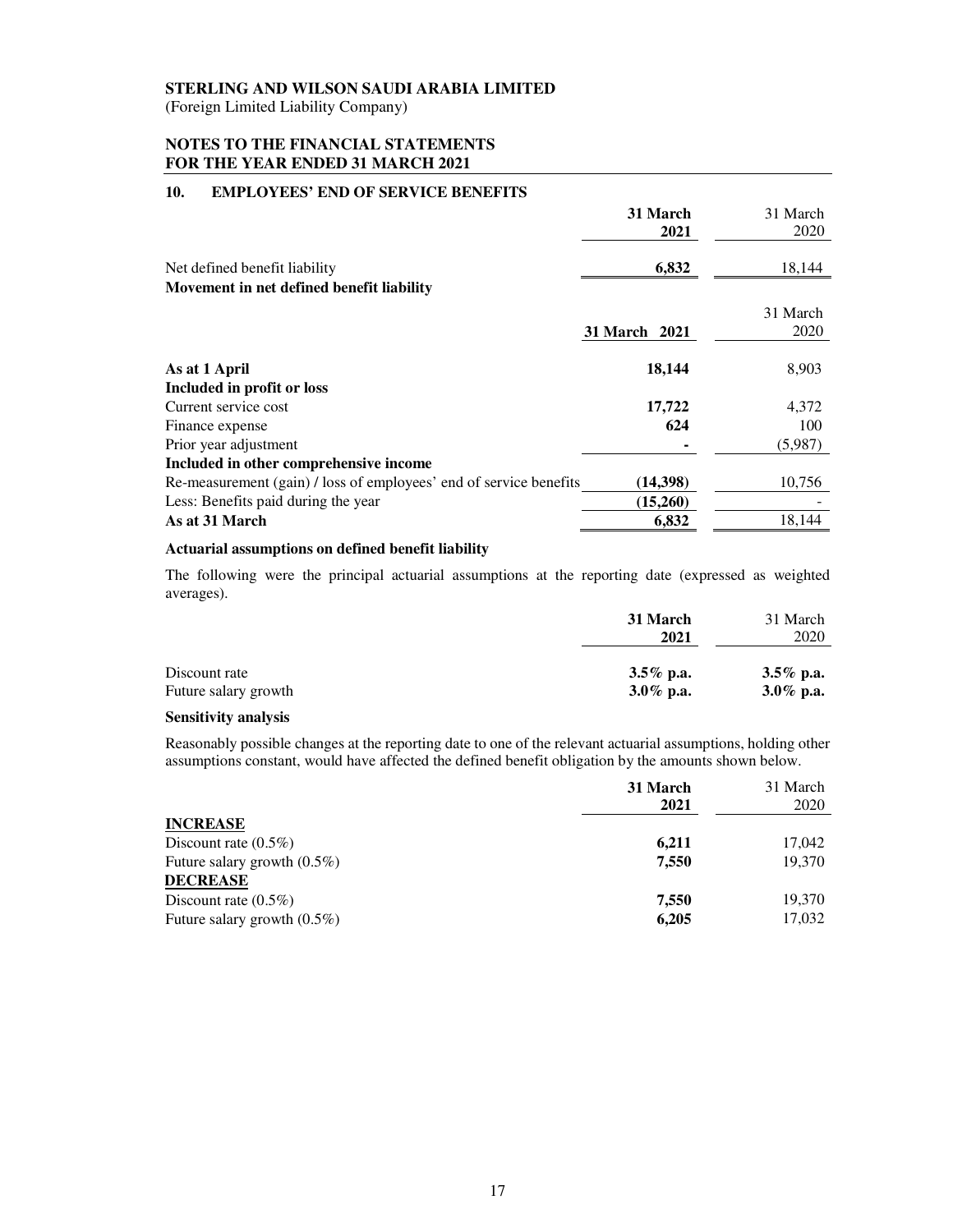#### **STERLING AND WILSON SAUDI ARABIA LIMITED**  (Foreign Limited Liability Company)

#### **NOTES TO THE FINANCIAL STATEMENTS FOR THE YEAR ENDED 31 MARCH 2021**

#### **11. SHARE CAPITAL**

The Company's issued and paid-up share capital is SR 1,000,000 (31 March 2020: SR 1,000,000), consists of 10,000 shares of SR 100 each.

|                                                | <b>Holding</b> | Number of |           |
|------------------------------------------------|----------------|-----------|-----------|
|                                                | $\%$           | shares    | Amount    |
| Sterling and Wilson Solar Pvt. Ltd. (India) *  | 95%            | 9.500     | 950,000   |
| Sterling and Wilson Middle East W.L.L. (Oatar) | 5%             | 500       | 50,000    |
|                                                | 100            | 10.000    | 1,000,000 |

\*On 26 May 2018, the Board of Directors of Sterling and Wilson Pvt. Ltd. (India) approved the transfer of its entire shareholding in the Company to Sterling and Wilson Solar Pvt. Ltd. (India). The legal formalities with respect to this transfer in Kingdom of Saudi Arabia are still in process at the time of the approval of these financial statements.

#### **12. GENERAL AND ADMINISTRATIVE EXPENSES**

|                                  | 31 March<br>2021 | 31 March<br>2020 |
|----------------------------------|------------------|------------------|
| Employees' salaries and benefits | 281,880          | 379,338          |
| Sagia license fee                | 107,966          |                  |
| Legal and professional fees      | 84,025           | 58,658           |
| GOSI expenses                    | 20,532           | 38,220           |
| Office expenses                  | 5,655            | 72,946           |
|                                  | 500,058          | 549,162          |

#### **13. INCOME TAX PROVISION**

The Company has filed tax returns to GAZT up to 31 March 2020.

No deferred tax asset has been recognized on carry-forward tax losses due to uncertainty related to future taxable profits against which such carry-forward tax losses can be utilized.

#### **14. FINANCIAL INSTRUMENTS – RISK MANAGEMENT**

The Company is exposed through its operations to the following financial risks:

- Credit risk
- Other market price risk, and
- Liquidity risk.

In common with all other businesses, the Company is exposed to risks that arise from its use of financial instruments. This note describes the Company's objectives, policies, and processes for managing those risks and the methods used to measure them. Further quantitative information in respect of these risks is presented throughout the financial statements.

There have been no substantive changes in the Company's exposure to financial instrument risks, its objectives, policies and processes for managing those risks or the methods used to measure them from previous periods unless otherwise stated in this note.

#### **Principal financial instruments**

The principal financial instruments used by the Company, from which financial instrument risk arises, are as follows:

- Cash and cash equivalents
- Due to a related party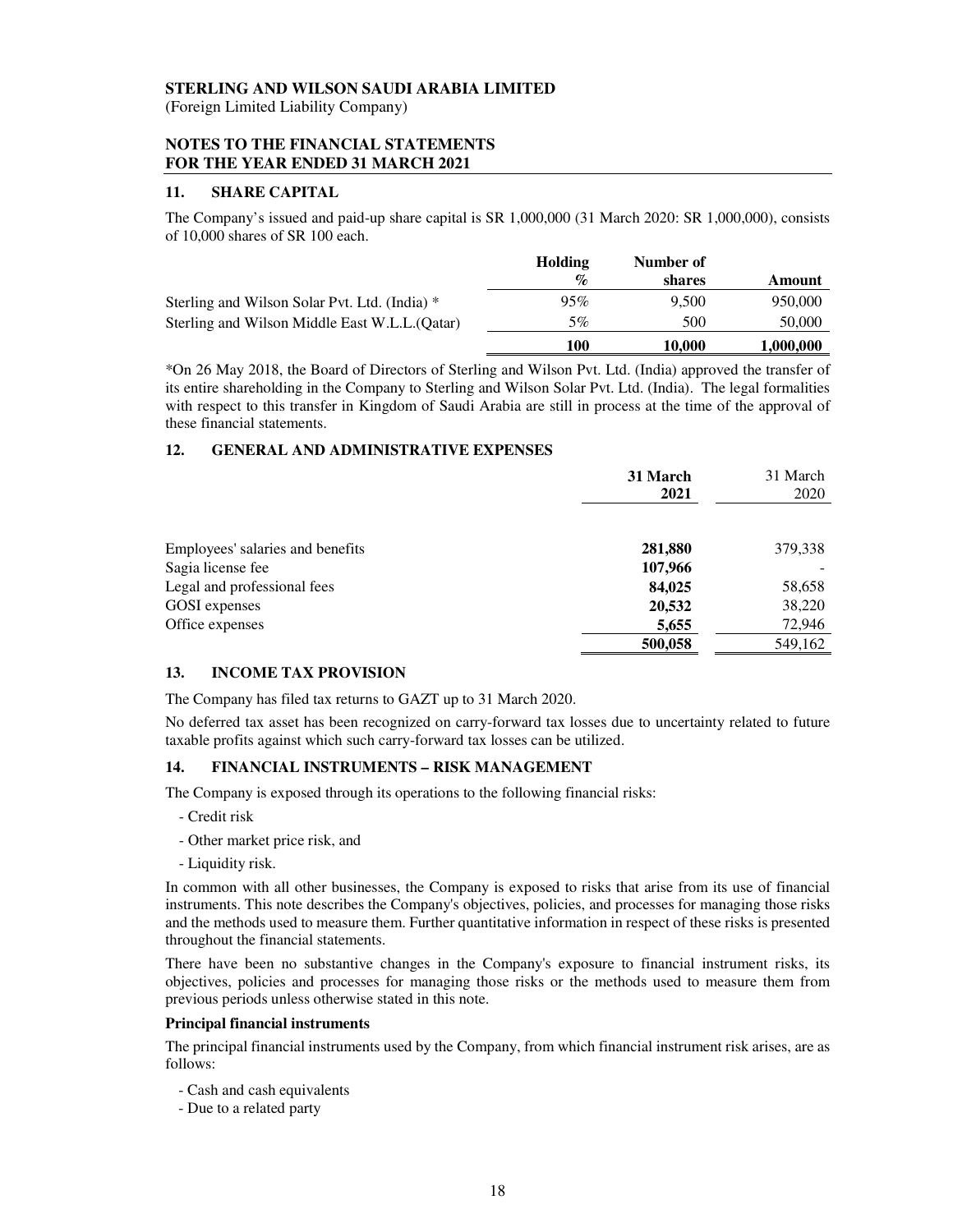(Foreign Limited Liability Company)

### **NOTES TO THE FINANCIAL STATEMENTS FOR THE YEAR ENDED 31 MARCH 2021**

#### **Fair value and fair value hierarchy**

The Company measures financial instruments at fair value at each statement of financial position date.

Fair value is the price that would be received to sell an asset or paid to transfer a liability in an orderly transaction between market participants at the measurement date. The fair value measurement is based on the presumption that the transaction to sell the asset or transfer the liability takes place either:

- In the principal market for the asset or liability, or
- In the absence of a principal market, in the most advantageous market for the asset or liability.

The principal or the most advantageous market must be accessible by the Company. The fair value of an asset or a liability is measured using the assumptions that market participants would use when pricing the asset or liability, assuming that market participants act in their economic best interest.

A fair value measurement of a non-financial asset takes into account a market participant's ability to generate economic benefits from the asset's highest and best use or by selling it to another market participant that would utilize the asset in its highest and best use.

At each reporting date, the Company analyses the movements in the values of assets and liabilities, which are required to be re-measured or re-assessed as per the Company's accounting policies.

#### **Financial instruments not measured at fair value**

Financial instruments not measured at fair value include cash and cash equivalents and due to a related party.

Due to their short-term nature, the carrying value of cash and cash equivalents and due to a related party approximates their fair value.

There were no transfers between levels during the year.

#### **Financial instrument by category**

|                              | 31 March<br>2021 | 31 March<br>2020 |
|------------------------------|------------------|------------------|
| <b>Financial assets</b>      |                  |                  |
| <b>Amortized cost</b>        |                  |                  |
| Cash and cash equivalents    | 6,972            | 1,025,000        |
| <b>Financial liabilities</b> |                  |                  |
| Amortized cost               |                  |                  |
| Due to related parties       | 652,837          | 1,255,057        |

#### **General objectives, policies and processes**

The management has overall responsibility for the determination of the Company's risk management objectives and policies and, whilst retaining ultimate responsibility for them, it has delegated the authority for designing and operating processes that ensure the effective implementation of the objectives and policies to the Company's finance function.

The overall objective of the management is to set policies that seek to reduce risk as far as possible without unduly affecting the Company's competitiveness and flexibility. Furhter details regarding these policies are set out below: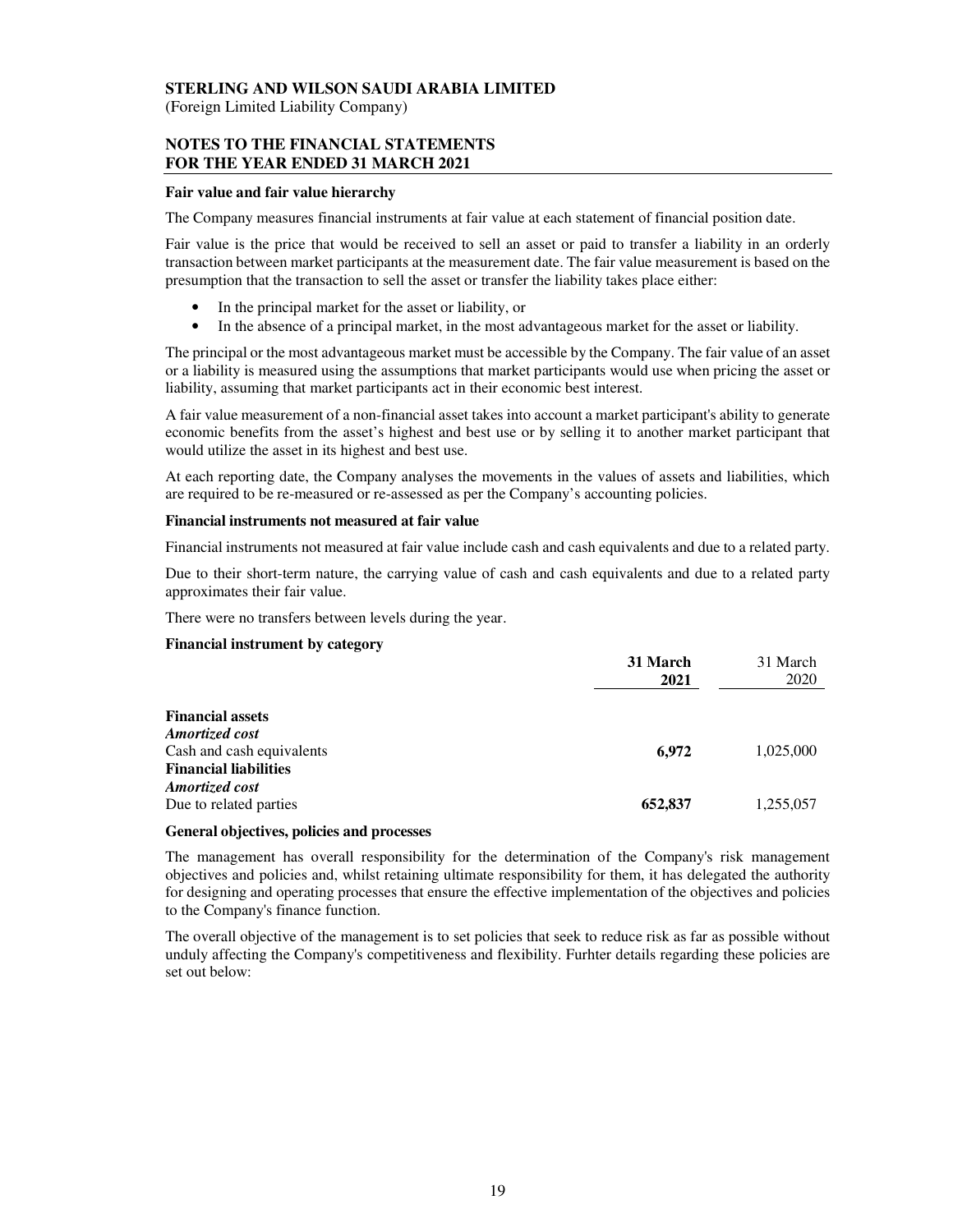#### **STERLING AND WILSON SAUDI ARABIA LIMITED**  (Foreign Limited Liability Company)

#### **NOTES TO THE FINANCIAL STATEMENTS FOR THE YEAR ENDED 31 MARCH 2021**

#### **Credit risk**

Credit risk is the risk that arises with the possibility that one party to a financial instrument will fail to discharge its obligation and cause the other party to incur a financial loss and arises principally from cash and cash equivalent.

The Company's maximum exposure to credit risk is limited to the carrying amount of financial assets recognized at the reporting date, as summarized below:

|                        | 31 March<br>2021 | 31 March<br>2020 |
|------------------------|------------------|------------------|
| Cash at banks (note 7) | 6.972            | 1,025,000        |

The carrying amount of financial assets represents the maximum credit exposure.

Credit risk on bank balances is limited as:

• Cash balances are held with banks with sound credit ratings.

#### **Liquidity risk**

Liquidity risk is the inability of the Company to meet its financial liabilities as they fall due. The Company's approach to liquidity management is to ensure that it has sufficient liquidity, to the extent possible, to meet its obligations when due, either on normal or strict terms without incurring an unacceptable loss or risk of misrepresentation. Similarly, the Company ensures that it receives sufficient cash on demand to meet potential operating expenses including the servicing of financial liabilities other than the potential impact of circumstances that cannot be reasonably expected, such as: natural disasters. As at 31 March 2021 the Company has only SR 6,972 cash at bank. However, the shareholders have resolved to meet the obligations of the Company and provide financial support as and when required.

#### **Current versus non-current classification**

The Company presents assets and liabilities in the statement of financial position based on current/noncurrent classification.

An asset is current when it is:

- Expected to be realized or intended to sold or consumed in the normal operating cycle.
- Held primarily for trading.
- Expected to be realized within twelve months after the reporting period; or
- Cash or cash equivalent unless restricted from being exchanged or used to settle a liability for at least twelve months after the reporting period.
- All other assets are classified as non-current.

A liability is current when:

- It is expected to be settled in the normal operating cycle.
- It is held primarily for trading.
- It is due to be settled within twelve months after the reporting period; or
- There is no unconditional right to defer the settlement of the liability for at least twelve months after the reporting period.